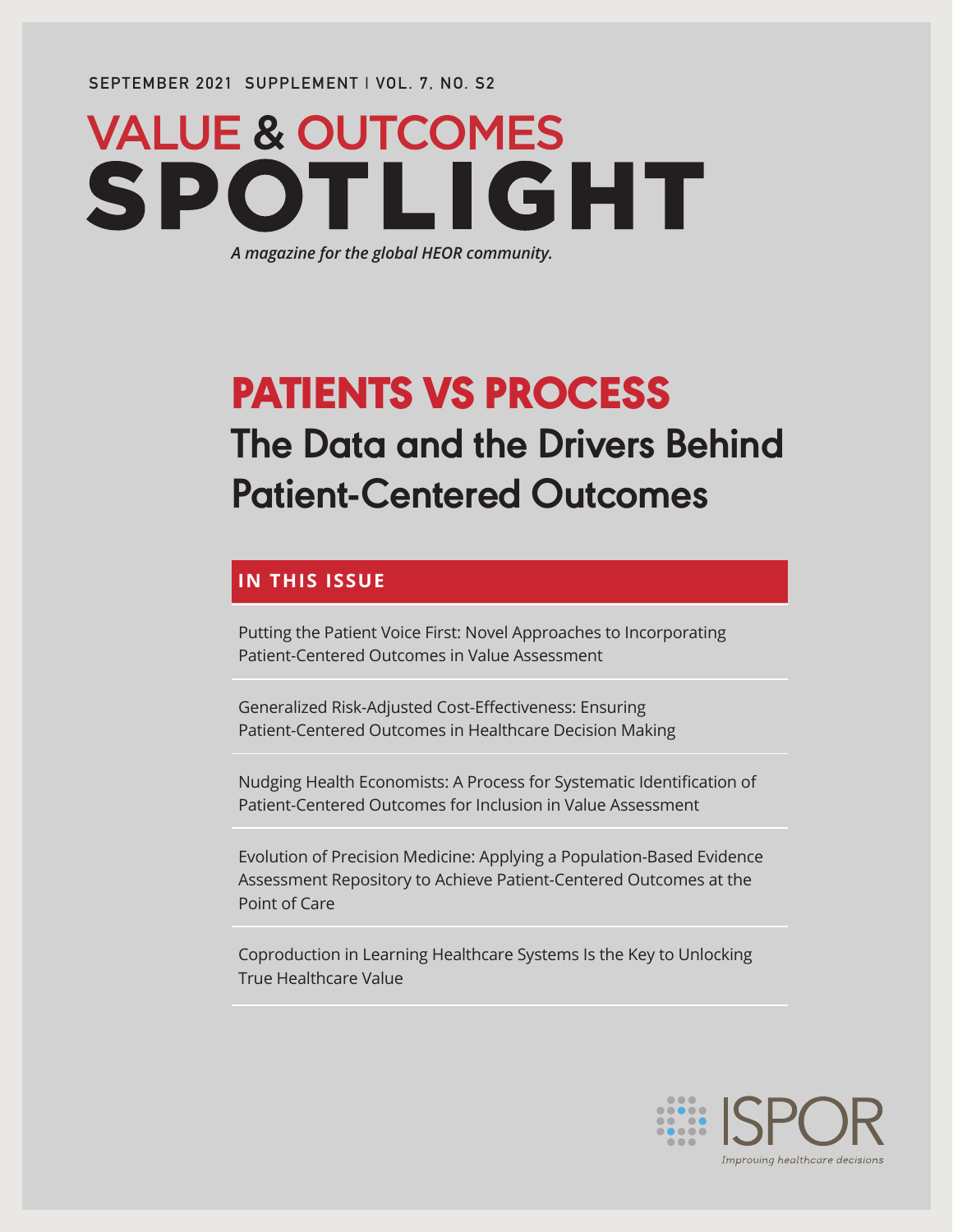### **VALUE & OUTCOMES SPOTLIGHT**

**SEPTEMBER 2021 VOL. 7, NO. S2**

#### **EDITOR-IN-CHIEF Zeba M. Khan, RPh, PhD**

#### **EDITORIAL ADVISORY BOARD**

**Soraya Azmi, MBBS, MPH** (United States)

**Agnes Benedict, MSc, MA**  (United Kingdom)

**Karin Groothuis-Oudshoorn, PhD**  (The Netherlands)

**Yvonne Lee YL, PhD, MPH**  (Singapore)

**Martin Marciniak, PhD**  (United States)

**George Papadopoulos**  (Australia)

**Louise Parmenter, PhD, MSc**  (United Kingdom)

**Marisa Santos, PhD, MD**  (Brazil)

**Stephen W. Schondelmeyer, PhD**  (United States)

**Mondher Toumi, MD, PhD, MSc**  (France)

The mission of *Value & Outcomes Spotlight* is to foster dialogue within the global health economics and outcomes research (HEOR) community by reviewing the impact of HEOR methodologies on health policy and healthcare delivery to ultimately improve decision making for health globally.



# TABLE OF CONTENTS

#### S3 **Putting the Patient Voice First: Novel Approaches to Incorporating Patient-Centered Outcomes in Value Assessment**

#### Eileen Cannon

*The PhRMA Foundation is pleased to share its 2020 Challenge Award-winning papers in this special supplement. This collection of papers informs the development and inclusion of patient-centered outcomes into value assessment.*

#### S5 **Generalized Risk-Adjusted Cost-Effectiveness (GRACE): Ensuring Patient-Centered Outcomes in Healthcare Decision Making**

Darius N. Lakdawalla and Charles E. Phelps

*The authors present a Generalized Risk-Adjusted Cost-Effectiveness analysis that provides practitioners with a more general value-assessment method aligned with real-world patient preferences.* 

#### S11 **Nudging Health Economists: A Process for Systematic Identification of Patient-Centered Outcomes for Inclusion in Value Assessment**

T. Joseph Mattingly II, Julia F. Slejko, Elisabeth M. Oehrlein, and Eleanor M. Perfetto

This paper provides practical guidance for identifying outcomes for economic analyses, thereby "nudging" more economists to choose to include these items.

#### S15 **Evolution of Precision Medicine: Applying a Population-Based Evidence Assessment Repository to Achieve Patient-Centered Outcomes at the Point of Care**

Jonathan H. Watanabe, Derjung M. Tarn, and Jan D. Hirsch

*The authors propose a framework that shapes goals based on patient values and shared decisions, refined by a population-based evidence assessment repository to achieve personalized care.*

#### S20 **Coproduction in Learning Healthcare Systems Is the Key to Unlocking True Healthcare Value**

Brandy E. Fureman, Kathleen M. Farrell, Alison Kukla, and Jeffrey Buchhalter

*The Epilepsy Learning Healthcare System demonstrates how coproduction can accelerate the ability to generate new knowledge and put it into practice in the planning, creation, validation, and implementation of a health-related quality of life for rare epilepsy populations.*

*This supplement is sponsored by the PhRMA Foundation.*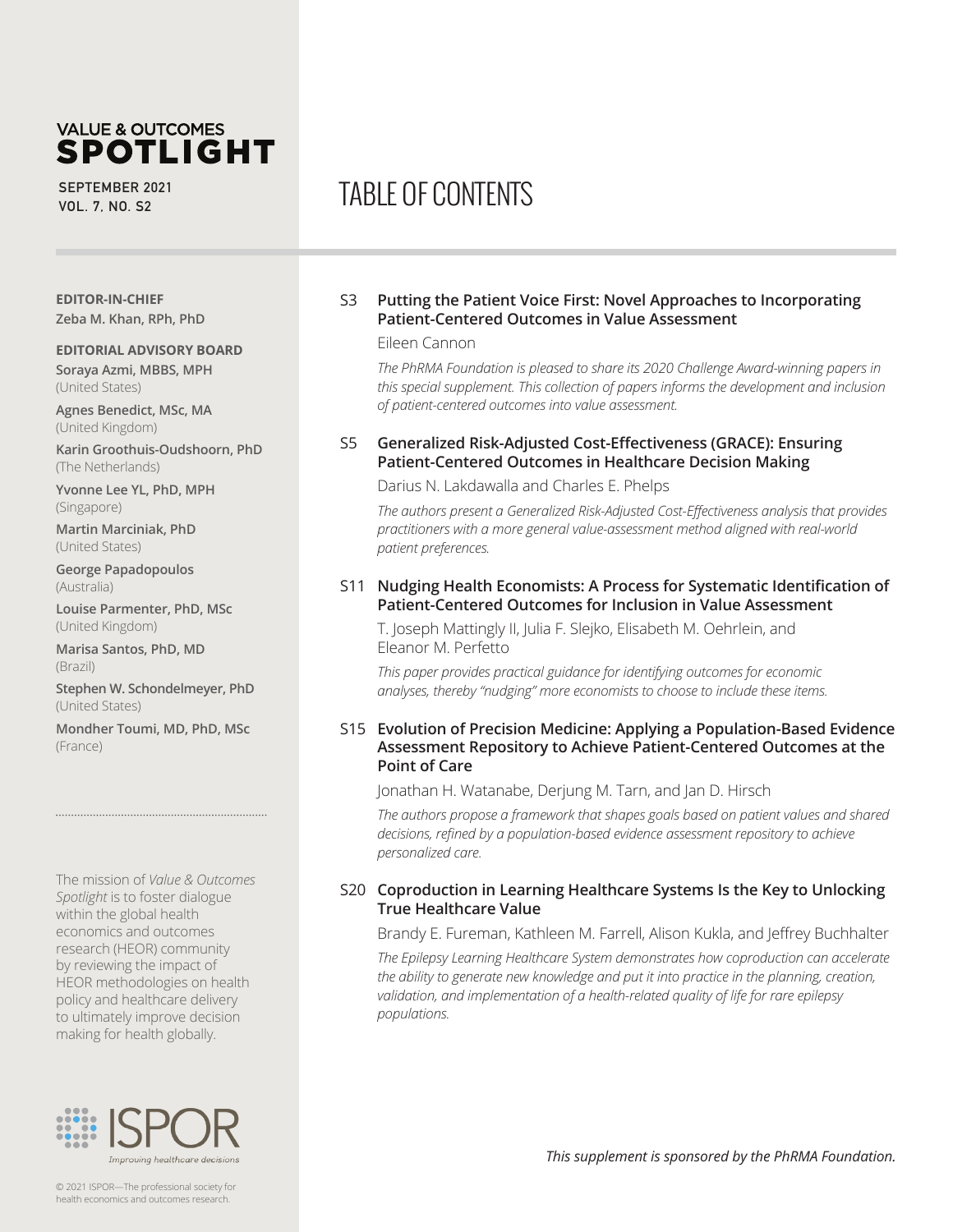# **Putting the Patient Voice First: Novel Approaches to Incorporating Patient-Centered Outcomes in Value Assessment**

**Eileen Cannon**, President, Pharmaceutical Research and Manufacturers of America Foundation, Washington, DC, USA

For more than 55 years, the PhRMA Foundation has been helping advance scientific research and innovation to benefit patients. Our mission is to improve public health by proactively investing in innovative research, education, and value-driven healthcare. Illustrative of this objective is our Value Assessment Initiative that promotes the development of advanced value assessment frameworks and methodologies that are rigorous, transparent, and address the needs of all healthcare stakeholders, including patients, payers, and providers. Recently, we have sharpened our focus on patient centricity and health equity as key pillars of the value assessment framework development process.

In 2017, we began funding the **Challenge Awards** as a way to foster new, innovative research concepts that can build on a growing field of study aimed at advancing patient-centeredness in value assessment. Each year, a pressing question related to value assessment in healthcare is distributed and researchers are invited to submit proposals in response.

High-quality and efficient healthcare should seek to improve outcomes that matter most to patients and society. Efforts to measure value in healthcare should recognize that the value of an intervention may vary depending on the outcomes it produces in treating a specific disease or according to the characteristics and preferences of the patient. However, increasing focus on patient-centered health services research has revealed gaps between the outcomes that patients report are most important to them and the outcomes traditionally measured in value assessment.

# We have sharpened our focus on patient centricity and health equity as key pillars of the value assessment framework development process.

As such, there is increased recognition that if value assessment is to play a more meaningful role in healthcare decision making in the United States, better definitions and methods for assessing value must be developed to appropriately account for patient perspectives.

Patient-centered outcomes can be defined as the outcomes important to patients in the way they experience a disease or a treatment for that disease. Patient-centered outcomes may include a range of measures: clinical (mortality, biomarkers), patient-reported outcomes (symptoms, function, preferences), treatment-related attributes (mode of administration), resource availability and use (hospitalizations), and/or societal impacts (productivity, caregiver burden).

In addition, small differences in individual characteristics such as age or health status, race and ethnicity, and personal experience—as the result of systemic barriers (eg, bias and discrimination), biological differences, and personal preferences can significantly alter a medicine's clinical effect or patients' perceptions of value.

# Until significant progress is made to capture, measure, and operationalize patient-centered outcomes, defining the true value of a healthcare intervention will remain a challenging endeavor.

Important patient-centered outcomes and patient differences are often omitted from traditional approaches to value assessment methods and processes, which tend to focus on a selected subset of clinical outcomes simply because these are the endpoints studied in trials.

In this special supplement to *Value & Outcomes Spotlight*, we are very pleased to share our **2020 Challenge Award**-winning papers that inform the development and inclusion of patientcentered outcomes into value assessment.

The 4 winning teams were selected from among dozens of submissions that sought solutions to the following question:

#### *What approaches are needed to consistently and reliably incorporate patient-centered outcomes in value assessment for both population- and individual-level healthcare decision making?*

The **2020 Challenge Award** papers in this series include a novel approach to measuring disease severity in economic models1 ; a set of practical guidelines for identifying and including patient-centered outcomes in value assessment<sup>2</sup>; a framework to empower care teams to ensure treatment decisions are tailored toward patient needs<sup>3</sup>; and a demonstration for how the coproduction method can improve the healthcare system for people with a specific disease state—in this case, epilepsy.<sup>4</sup>

These efforts—and the work of many others—are having a meaningful impact on ensuring that value assessment reflects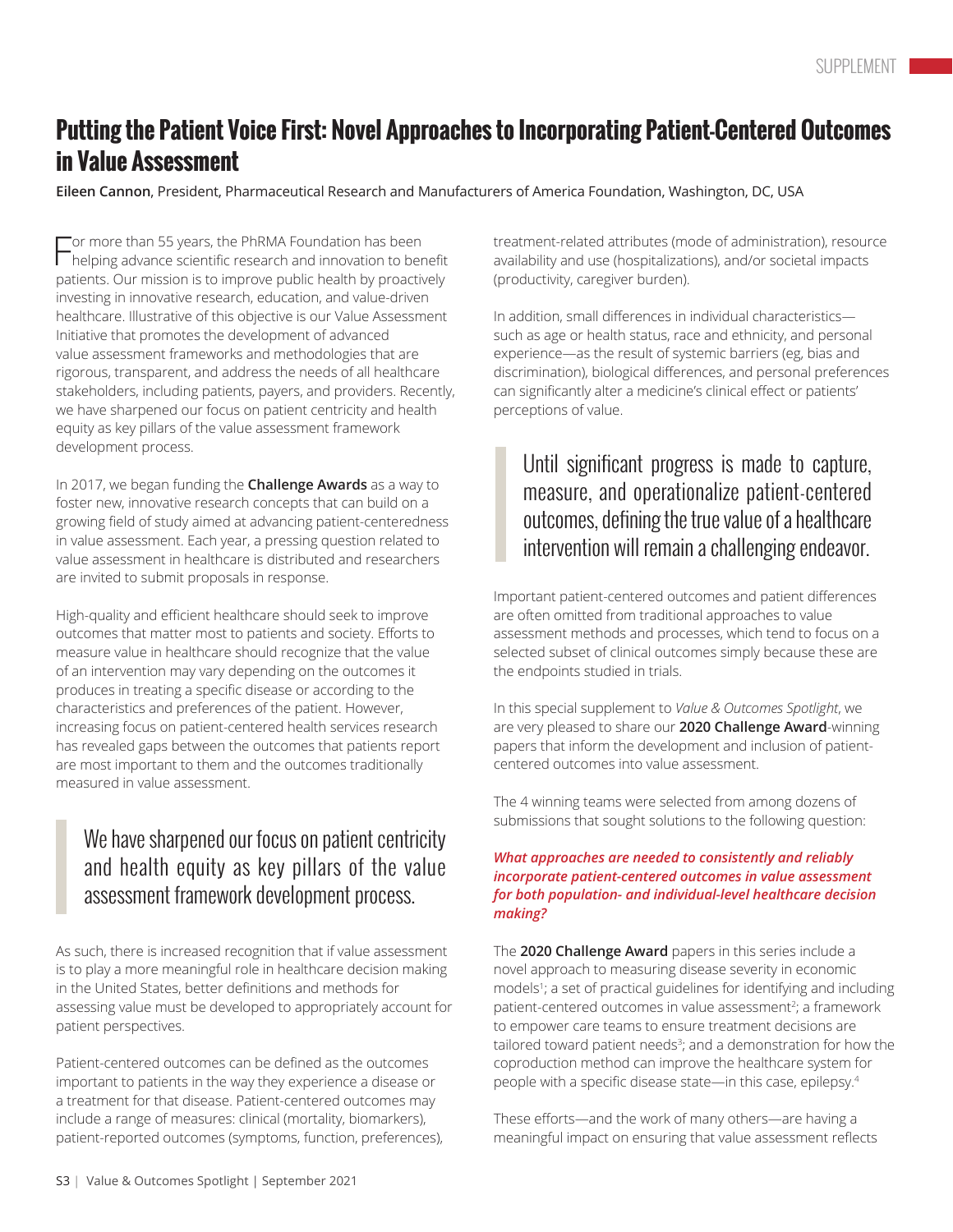what matters most to patients. Until significant progress is made to capture, measure, and operationalize patient-centered outcomes, defining the true value of a healthcare intervention will remain a challenging endeavor.

The PhRMA Foundation is pleased to share the work of these leading researchers in the field of value assessment and encourages *Value & Outcomes Spotlight* readers to share these award-winning concepts with your colleagues. **•**

#### *References*

- 1. Lakdawalla DN, Phelps CE. Generalized risk-adjusted cost-effectiveness (GRACE): ensuring patient-centered outcomes in healthcare decision making. *Value & Outcomes Spotlight*. 2021;7(suppl 2):S5-S10.
- 2. Mattingly II TJ, Slejko JF, Oehrlein EM, Perfetto EM. Nudging health economists: a process for systematic identification of patient-centered outcomes for inclusion in value assessment. *Value & Outcomes Spotlight*. 2021;7(suppl 2):S15-S19.
- 3. Watanabe JH, Tarn DM, Hirsch JD. Evolution of precision medicine: applying a population-based evidence assessment repository (PEAR) to achieve patient-centered outcomes at the point of care. *Value & Outcomes Spotlight*. 2021;7(suppl 2):S20-S22.
- 4. Fureman BE, Farrell KM, Kukla A, Buchhalter J. Coproduction in learning healthcare systems is the key to unlocking true healthcare value. *Value & Outcomes Spotlight*. 2021;7(suppl 2):S11-S14.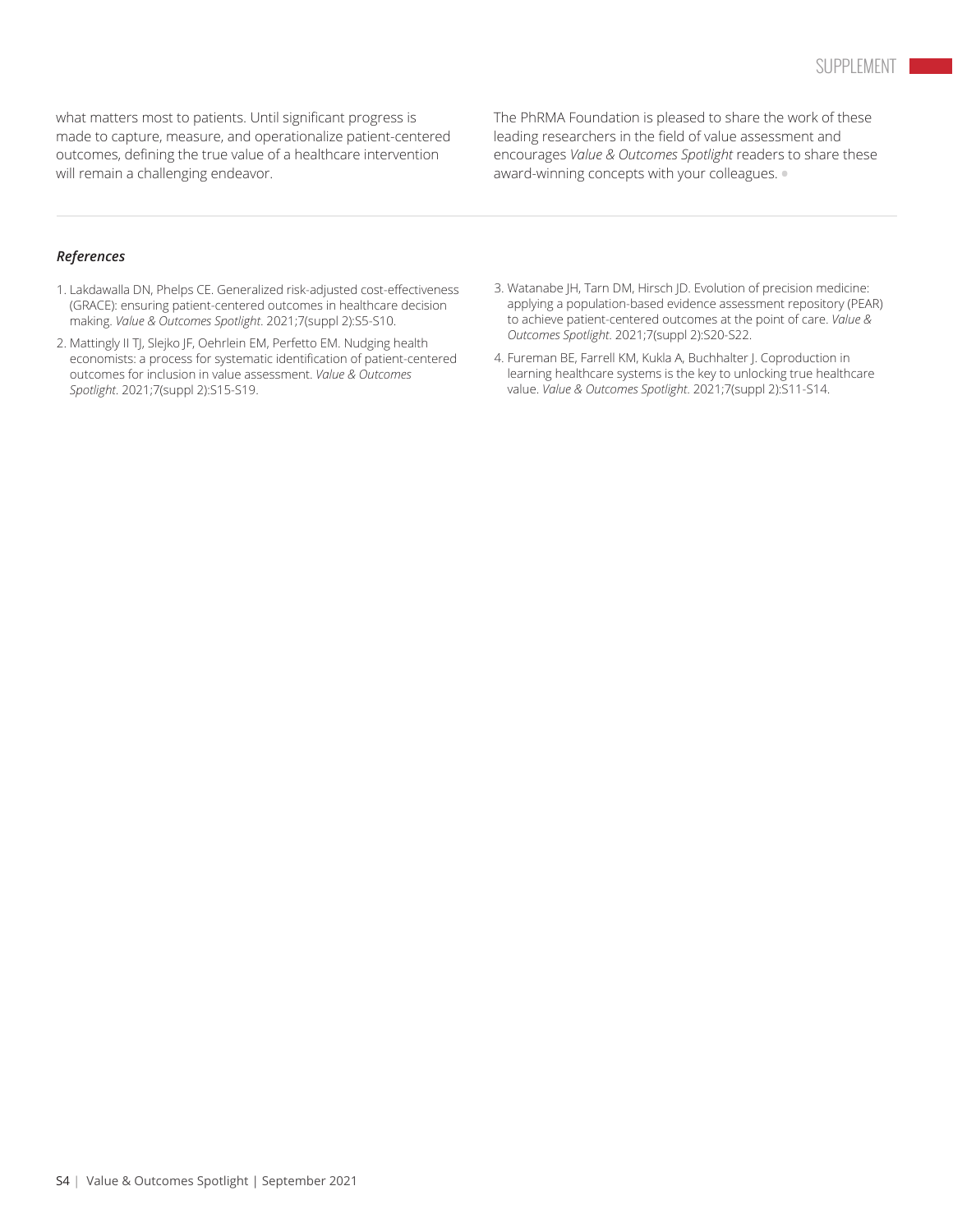# **Generalized Risk-Adjusted Cost-Effectiveness (GRACE): Ensuring Patient-Centered Outcomes in Healthcare Decision Making**

**Darius N. Lakdawalla, PhD**, Schaeffer Center, University of Southern California, Los Angeles, CA, USA; **Charles E. Phelps, PhD**, University of Rochester, Rochester, NY, USA

#### **SUMMARY**

Cost-effectiveness analysis (CEA) is widely used to assess health technology but embeds an assumption at odds with most economic analysis and that conflicts with established understanding of people's preference patterns. It assumes that health produces happiness with no diminishing returns, in conflict with both standard economic thinking and normal human intuition. Our Generalized Risk-Adjusted Cost-Effectiveness (GRACE) analysis allows diminishing returns to health and aligns CEA with the rest of the health economics literature. This simple change has far-reaching implications for the practice of CEA. In GRACE, optimal cost-effectiveness thresholds are systematically higher for more severe diseases and lower for milder ones than when using standard CEA. We provide formulae for estimating how these thresholds vary with health-related quality of life (QoL) in the sick state. Finally, we provide a coherent way to combine improvements in QoL and life expectancy when people have diminishing returns to QoL. This new approach obviates the need for increasingly prevalent and ad hoc exceptions to CEA for end-of-life care, rare disease, and very severe disease (eg, cancer). Our methods also show that the value of improving QoL for people with disabilities is greater than for comparable people without disabilities, while also incorporating a key patient-preference perspective that QoL gains are more highly valued than life-year extensions for the sickest or most-disabled people. The GRACE model ensures—more than any known system to measure value in healthcare—that patients' preferences, particularly the quintessential measure of untreated health status, reliably and consistently enter value measures used at both population and individual decision making. This analysis complements and adds to our previous *analyses demonstrating how best to incorporate uncertain health benefits into value analyses.*

#### **Introduction**

Suppose you had psoriasis or acid reflux. Standard costeffectiveness analysis (CEA) methods would measure your quality of life (QoL) at around 0.9 on a health-index scale from 0 (worst health you can imagine) to 1 (ideal health). How much would you pay for a perfect cure, adding 0.1 extra QoL units? Would it be more than, less than, or the same as what you would pay for 0.1 extra QoL units if you were instead in the latter stages of Duchenne muscular dystrophy (DMD), the ravages of which have left you with 0.25 QoL?

Standard CEA says that improving QoL by 0.1 in each of these very different situations is equivalent. Both intuition and survey data reject this conclusion. Survey respondents regularly state that the same QoL improvement is worth more when given to people in worse health states.<sup>1-4</sup> Why does CEA fail to capture this feature of patient preferences, and what does this mean for its other predictions? In particular, the key assumption in standard CEA that leads to the failure to capture the effect of untreated health status also leads directly to 2 other puzzling conclusions. The first is that uncertainty in treatment outcomes does not matter. The second is that people's willingness to trade life expectancy for QoL improvements (or vice versa) does not vary with baseline QoL.

Standard CEA models decompose health gains into 2 parts: (1) gains in QoL, weighted by remaining (baseline) life expectancy, and (2) gains in life expectancy, weighted by baseline QoL. In this model, a given gain in life expectancy is always worth less to sicker or more-disabled people because life expectancy gains are weighted by lower QoL. Similarly, QoL gains are downgraded if the disability reduces life expectancy. This implication has triggered objections that CEA discriminates

Cost-effectiveness analysis has fallen out of step with the rest of health economic research. GRACE aligns the economics of CEA with the human circumstances of patients. It rewards interventions that promote equity and provide relief to patients most in need.

against people with disabilities.4,5 Concern about this issue, among others, led to prohibition of using CEA in the United States to measure value in studies by the Patient-Centered Outcomes Research Institute or to determine coverage of medical treatments in Medicare.<sup>i</sup>

<sup>&</sup>lt;sup>i</sup>Specifically, Section 1182, 42 U.S.C. 1320e-1(c(1)) reads: "The Patient-Centered Outcomes Research Institute established under section 1181(b)(1) shall not develop or employ a dollars-per-quality adjusted life-year (or similar measure that discounts the value of a life because of an individual's disability) as a threshold to establish what type of healthcare is cost-effective or recommended. The Secretary shall not utilize such an adjusted life-year (or such a similar measure) as a threshold to determine coverage, reimbursement, or incentive programs under title XVIII.''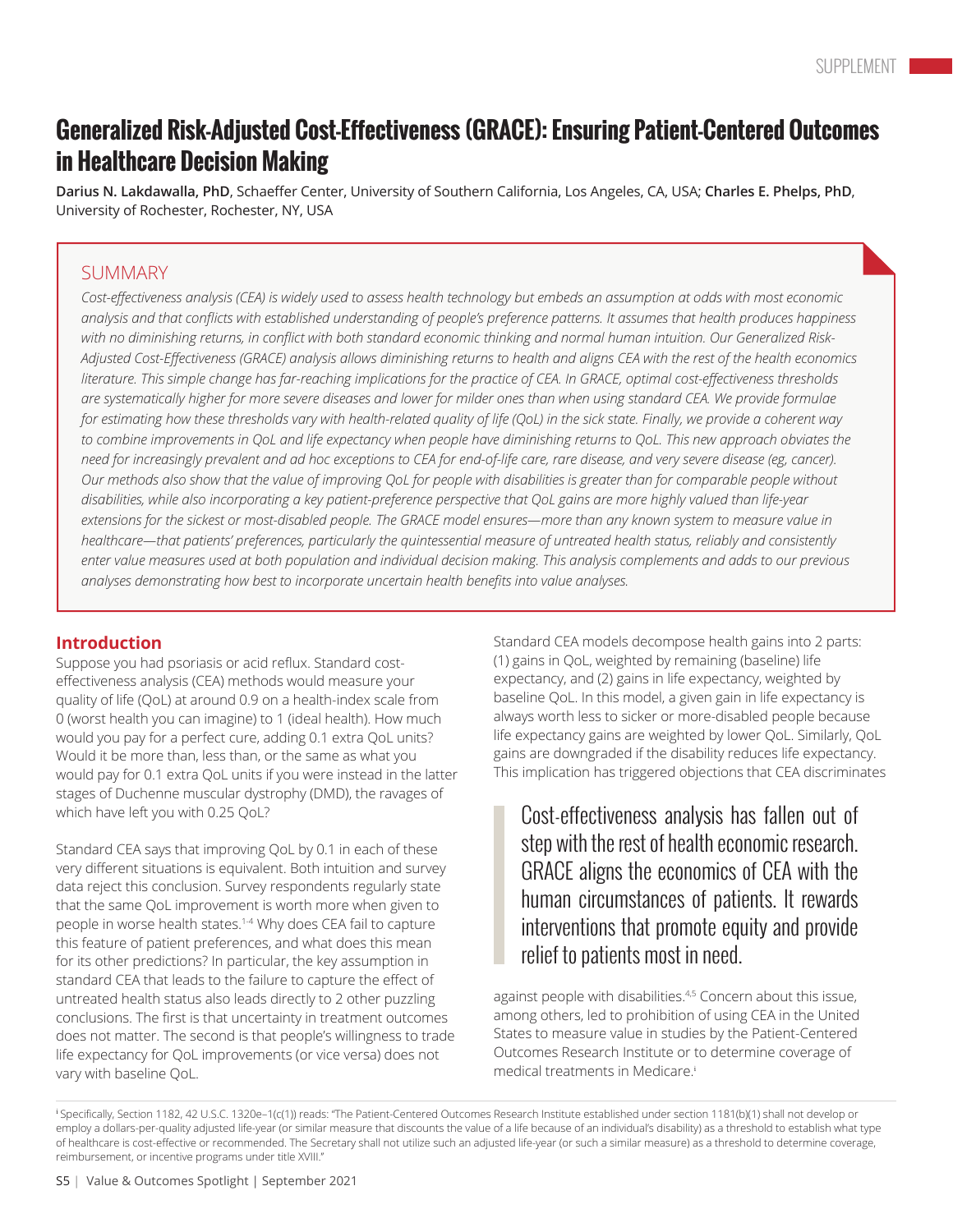Proponents of CEA say that it has never been used to discriminate against those who are disabled, so there is no problem. However, even absent explicit discrimination, CEA value measurements can influence how healthcare resources are allocated to people with highly severe illnesses and disabilities, how healthcare innovations are reimbursed, and hence, how research and development for new therapies is incentivized.

Several models have been proposed to "fix" this anomaly in CEA. First, the Equal Value of Lives (EVL) method imputes full QoL to disabled people when estimating the value of treatments to resolve their conditions.<sup>6</sup> Subsequent research proposed the Healthy Years in Total (HYT) model, which also assumes perfect QoL when valuing gains in life expectancy but adds extra value for gains in QoL itself.<sup>5</sup> Both methods address the disability bias issue by assuming ideal QoL when assessing gains in life expectancy. Several European HTA organizations have also considered "proportional shortfall" in health caused by a particular disease as the basis for equity-based weighting of treatment value, but with an ad hoc basis proposed to derive such weights.<sup>7</sup>

# What's missing from standard cost-effectiveness analysis? Quite simply, it omits consideration of patients' starting point—"how sick am I?"

Within these approaches, analysts must either abandon the rigorous theoretical framework of traditional CEA or employ it while assuming QoL levels that depart from reality. We agree with this issue's importance, but we believe that these approaches paint over still-unrepaired cracks in the theoretical foundation of CEA.

Instead, we focus on the foundational problem with traditional CEA—its failure to properly reflect how rational consumers would value health improvements in different contexts. Addressing this problem, we analyze how consumers answer fundamental questions about value: (1) "What is my untreated QoL?" and based on that answer, (2) "How much would I value improvements in QoL and additions to life expectancy?" Our model uses a composite measure of health, summarizing multiple dimensions of value into a single composite score (eg, as in EQ-5 health index or comparable multicriteria decision analysis methods).

We use neoclassical economic analysis tools upon which traditional CEA was built, but we eliminate the troublesome and unrealistic assumptions leading to rickety foundations for value assessment. Our analysis reveals how traditional methods fail to account for disease severity, patient risk aversion, and other issues. We prove mathematically that cost-effectiveness thresholds should be higher for more-severe illnesses, and

that QoL gains are more valuable to those with worse QoL, whether arising from illness, disability, or combinations thereof. These implications will influence how healthcare resources and innovation investments should be allocated and how medical technology ought to be reimbursed. This analysis extends in new directions our recent study on how uncertainty enters proper value measurement of risk-averse consumers.<sup>8</sup>

#### **Beyond CEA: Amazing GRACE**

#### *Grace: A "polite and thoughtful way of behaving."*

What's missing from standard CEA? Quite simply, it omits consideration of patients' starting point—"how sick am I?" People with low QoL will value gains in QoL more than people with greater QoL. Economists call this "diminishing returns." If you have \$100,000 in annual income, \$5000 more does not mean as much as when you have \$15,000 annual income. If you live in a 5000 square-foot home, adding another 500 square feet is less valuable than if you live in a 1000 square-foot home. In all phases of life, economists observe diminishing returns, formally called "diminishing marginal utility."

Standard CEA models incorporate diminishing returns in consumption of nonhealth goods and services—things we buy every day. But when it comes to QoL itself, the standard CEA model quite differently assumes that there are no diminishing returns to QoL as it contributes to happiness (utility). This stance is unusual. Indeed, the assumption of diminishing returns to health-related QoL is axiomatic in virtually all of health economics,9-15 *except for CEA*. We very briefly explore how this assumption distorts the mathematics of cost-effectiveness and then turn to its implications for patient-centered value assessment.

Traditional CEA calculates the incremental cost-effectiveness ratio—added cost (compared to the next-best alternative) divided by added health benefits—and then compares this ratio to a maximum "willingness to pay" cutoff for healthcare, which we will call K.<sup>16,17</sup> This willingness-to-pay value is the ratio of income available for consumption, C, to a measure of how quickly diminishing returns set in when consuming nonhealth goods and services. Intuitively, the faster diminishing returns set in on nonhealth consumption, the less "pain" there is in shifting resources to buy medical care. This summary measure of the speed of diminishing returns,  $\omega_{C}$ , measures the percent gain in utility generated by one percent additional income. If  $\omega_C = 1$ , then there are no diminishing returns, but with diminishing returns, then  $\omega_C$  < 1. Current evidence suggests that  $0.3 < \omega_C < 0.5$ .<sup>16</sup>

In the traditional CEA framework, willingness to pay is  $K = C / \omega_C$ . Existing estimates for  $\omega_C$  then imply the willingnessto-pay threshold for CEA is about 2 to 3 times the annual consumption-related income, *C*. Disease severity and disability do not matter. Once we relax the standard model's restrictive assumption of nondiminishing returns in QoL, however, wholly different results emerge.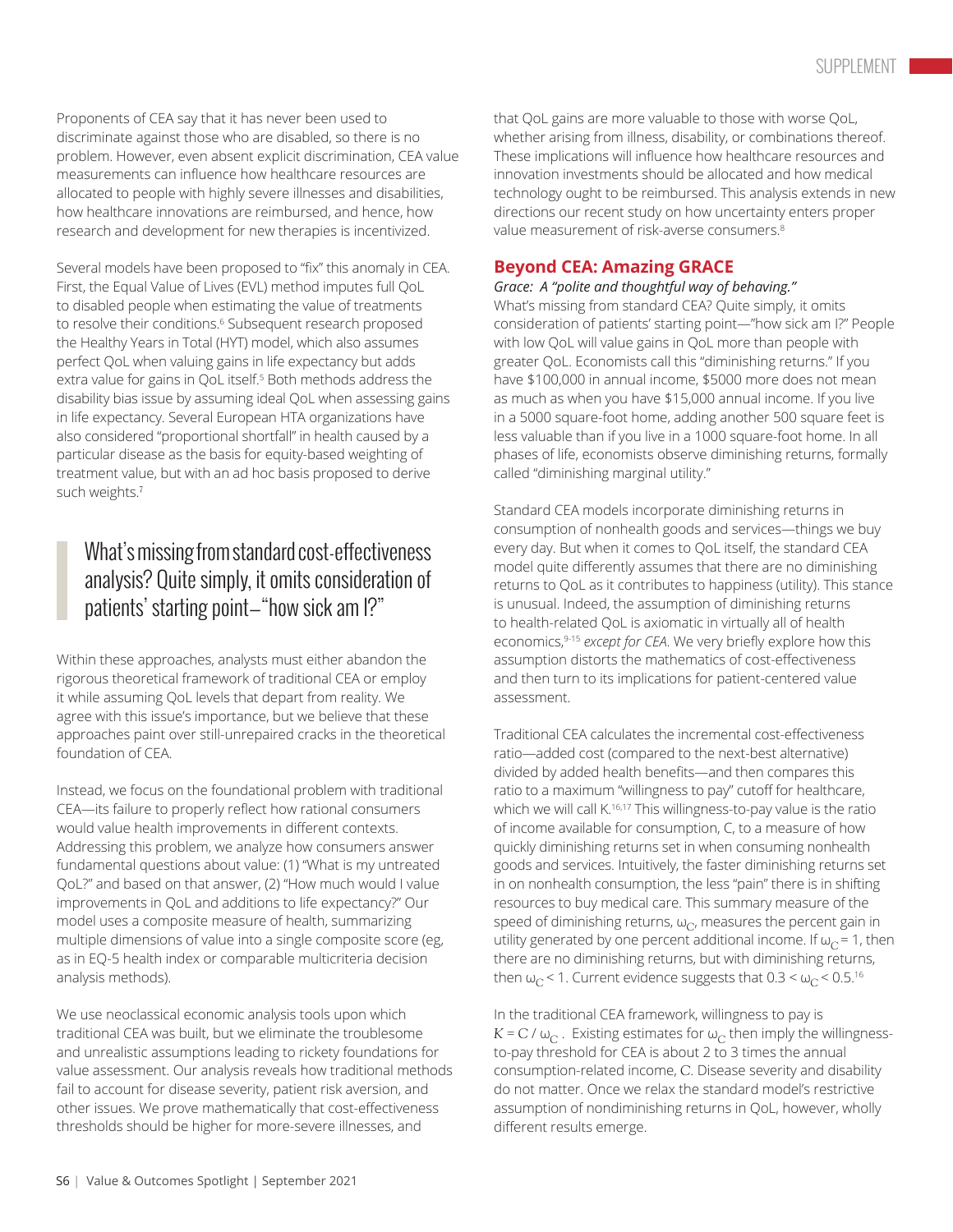We call our revision to the theory the GRACE model. It changes the willingness-to-pay measure in 2 key ways. First, a new term emerges that accounts for how rapidly returns to health, *H*, diminish. In parallel to the measure for consumption, we define this speed of diminution as  $\omega_H$ . It has the same meaning as  $\omega_C$ , except that it relates to health-related QoL instead of nonhealth consumption. Second, willingness to pay in GRACE also depends on an index of illness severity (R), which climbs exponentially as baseline QoL degrades. **Table 1** provides examples of this pattern for some representative diseases.

Quantitatively, *R* is the ratio of the marginal utility of health in the sick state to the marginal utility when healthy. Combining these 2 changes, the GRACE measure of willingness to pay is not *K* = *C* /  $\omega_C$ , but instead is  $K_{\text{GRACE}}$  = *CR* [ $\omega_H$  /  $\omega_C$ ] = *K*  $\omega_H$ *R*. Compared to traditional CEA, GRACE implies lower willingness to pay for treating mild illness (since  $0 < \omega_H < 1$  and  $R \approx 1$  for mild illnesses) but significantly higher willingness to pay for severe illness (since R grows exponentially with illness severity). Traditional CEA causes us to overpay for treatments of mild illnesses but underpay for treatments of severe illnesses.<sup>8</sup>

By how much are we underpaying for severe illness? The answer to that question depends on how rapidly the incremental value of health changes as the baseline level of health changes. Economists have long understood that the presence and speed of diminishing returns are both linked to a concept called "risk aversion." Diminishing returns means that 1 unit of consumption—or of health—is worth less to someone who starts with more of it. In turn, this implies that consumers fear the downside of losing 1 unit of consumption more than they value the upside of gaining 1 more unit. Therefore, consumers exhibiting diminishing returns would rather avoid taking risks even ones whose downside is exactly equal to its upside, like those weighted by the toss of a fair coin. This avoidance of "fair" risky outcomes is the textbook definition of "risk aversion." In parallel, diminishing returns to QoL imply that patients are averse to taking risks with their health-related QoL. In other words, by ruling out diminishing returns to health-related QoL,

traditional CEA assumes—we believe incorrectly—that patients are unconcerned about risks associated with their health and treatment outcomes.

GRACE provides a path forward that accounts for the cost of health-related risks and explains the intuition that disease severity affects value assessment. The standard economist's measure of "relative risk aversion" over nonhealth consumption is *r \* C* . *ii* The GRACE model allows for a parallel concept, relative risk aversion in health, denoted as *r\* <sup>H</sup>*. Standard CEA implicitly assumes that  $r_H^*$  = 0 (ie, patients find it costless to bear risks in their QoL). When we allow instead for values of  $r_H^*$  > 0, the proper way to value gains in health changes dramatically. Now untreated health status—the quintessential patient-centered determinant of value in health—influences willingness to pay for health gains.

To assess the importance of this issue, we need 1 further definition. Again, using QoL scales from 0 (worst health state that you can imagine) to 1 (ideal health), think of a health loss  $\ell^*$ measuring the relative change from ideal health. Along this scale,  $l^{\star}$  = 0.1 is a relatively small loss in QoL, going from ideal health to QoL= 0.9. Alternatively, if  $l^*= 0.5$ , your health loss would be 50% of the way from "ideal" to "worst imaginable," and QoL = 0.5. If  $l^*=0.9$ , the resulting QoL is 0.1. You would be very, very sick.

**Table 1** gives QoL levels for some exemplary diseases or disabling conditions, all drawn from the Tufts University Cost-Effectiveness Analysis Registry (CEAR) data.18 As this table shows, diseases and health conditions that create very large health losses ( $l^*$  > 0.8) contain many disorders that people think of as very bad health outcomes.

The last piece of the puzzle is the magnitude of *r\* <sup>H</sup>*. We do not yet have direct measures of this key parameter, but we have good evidence on comparable measures of risk aversion in consumption placing  $r_c^*$  at about 1.0, perhaps a bit lower or higher.<sup>19</sup> With no other evidence yet available, we assessed the effects of severity of illness on willingness to pay over a range of

| $\ell^*$    | <b>Example Diseases</b>                                                                                     |  |  |  |  |  |
|-------------|-------------------------------------------------------------------------------------------------------------|--|--|--|--|--|
| $0.0 - 0.1$ | Peptic Ulcer Disease; Stress Urinary Incontinence; Benign Prostatic Hyperplasia                             |  |  |  |  |  |
| $0.1 - 0.2$ | Grave's Disease; Hypertension with no complications; Sleep Apnea                                            |  |  |  |  |  |
| $0.2 - 0.3$ | Familial Hypercholesterolemia; Peripheral Arterial Disease; End-Stage Knee Osteoarthritis                   |  |  |  |  |  |
| $0.3 - 0.5$ | Type 1 Diabetes; Acute Lung Injury; Moderate to Severe Rheumatoid Arthritis                                 |  |  |  |  |  |
| $0.5 - 0.7$ | TIA <sup>a</sup> and Carotid Stenosis; TBI <sup>b</sup> ; Nursing Home Residents at Risk of Pressure Ulcers |  |  |  |  |  |
| $0.7 - 1.0$ | Alzheimer's disease; Metastatic Colorectal Cancer; Acute Pulmonary Embolism                                 |  |  |  |  |  |
|             | <sup>a</sup> Transient ischemic attack<br>Source: Lakdawalla and Phelps [8]                                 |  |  |  |  |  |
|             | <sup>b</sup> Traumatic brain injury                                                                         |  |  |  |  |  |

#### Table 1: Example diseases for various levels of  $\ell^*$ .

ii Formally, where U(C) is the utility of a given level of consumption, relative risk aversion in consumption is given by  $r^*_{\Omega}$  = - CU" (C) / (U' (C) . It measures how fast marginal utility changes as the level of consumption changes.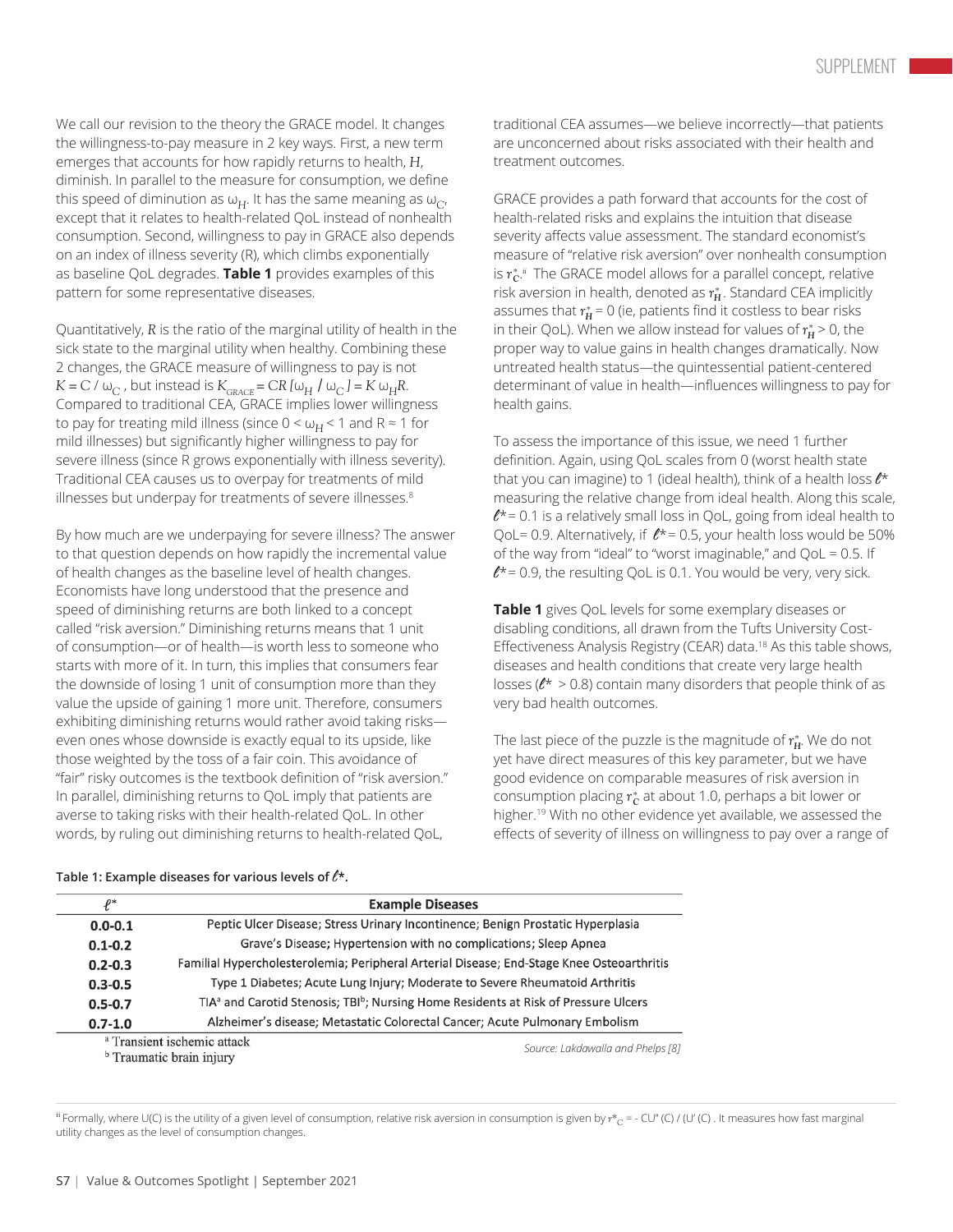values for  $r^*_H$ . If there were a column in Table 2 corresponding to a value of  $r_H^*$  = 0, every entry would be 1.0.

We now turn back to R, the disease severity ratio. As R rises, so does the willingness-to-pay threshold implied by GRACE. The R multiplier depends on relative risk aversion in QoL, *r\* <sup>H</sup>*,, and the QoL loss from the disease, l\*. Therefore, accurate implementation of the GRACE model will require good estimates of both these parameters. Fortunately, risk aversion over QoL can be estimated "only once" and need not be repeatedly estimated in each specific disease or therapeutic context. It can be estimated with common and well-understood discrete choice experimental methods.<sup>20</sup> Moreover,  $l^*$  is already routinely estimated by "burden of illness" studies and requires no new or specialized estimates. **Table 2** illustrates how *R* varies with both these parameters.

To see how Table 2 works, assume that  $r^*_H$  = 1, similar to central estimates for  $r_{\rm C}^*$ . Now read down the column under  $r_{\rm H}^*=1$  in **Table 2**. For low-severity diseases with little QoL loss, *R* barely exceeds 1.0. As disease severity increases to  $l^* = 0.5$  (see **Table 1** for exemplary diseases),  $R = 2$ , doubling the value per QoL improvement compared to very mild illnesses. As  $l^*$  reaches 0.7, *R* grows to 3.33, and for  $l^* = 0.9$ —very serious conditions—  $R = 10$ . Over a reasonably comprehensive range of  $0.7 < r_H^*$ < 1.3, *R* varies from 5 to almost 20 for high-severity illnesses. Therefore, the value of improving QoL these conditions (at the margin) is 5 to 20 times larger than for creating similar improvements for low-severity conditions. The same result holds for people with permanent disability—improving their QoL adds great value for severely disabling conditions, in stark contrast to standard CEA measures that lower the value of such improvements.

## GRACE predicts that people would give up more than 3 times the life expectancy in exchange for this quality of life gain, because they place greater value on gains in quality of life.

If the degree of risk aversion in QoL is close to that of risk aversion in consumption, we estimate that the cost-effectiveness threshold for treating mild illness should be around \$50,000. <sup>8</sup> **Table 2** then implies that corresponding thresholds for highly severe illnesses will range from \$250,000 up to \$1,000,000 per quality-adjusted life-year (QALY) gained. This contrasts with traditional CEA approaches that assume cost-effectiveness thresholds are largely fixed, sometimes with ad hoc exceptions for rare or severe diseases.<sup>21</sup>

As noted earlier, some European studies propose using proportional shortfall in QALYs caused by a disease as the basis for equity weights to increase imputed value for those in

|      | $r_H$        |      |      |      |      |       |       |       |  |  |
|------|--------------|------|------|------|------|-------|-------|-------|--|--|
| 0.25 | 0.5          | 0.7  | 0.8  | 0.9  |      | 1.1   | 1.2   | 1.3   |  |  |
| 1    | $\mathbf{1}$ | 1    | 1    | 1    | 1    | 1     | 1     |       |  |  |
| 1.03 | 1.05         | 1.08 | 1.09 | 1.1  | 1.11 | 1.12  | 1.13  | 1.15  |  |  |
| 1.09 | 1.2          | 1.28 | 1.33 | 1.39 | 1.43 | 1.48  | 1.53  | 1.59  |  |  |
| 1.19 | 1.41         | 1.62 | 1.74 | 1.87 | 2    | 2.14  | 2.3   | 2.46  |  |  |
| 1.35 | 1.83         | 2.32 | 2.62 | 3.01 | 3.33 | 3.76  | 4.24  | 4.78  |  |  |
| 1.78 | 3.15         | 5.01 | 6.29 | 7.91 | 10   | 12.51 | 15.73 | 19.79 |  |  |
|      |              |      |      |      |      |       |       |       |  |  |

worse health. Our GRACE method provides an economically grounded way of creating the value weights for different disease severity, as distinct from the ad hoc methods suggested in some applications of "proportional shortfall" valuation.

#### **Extensions in Life Expectancy**

Acknowledging diminishing returns to and risk aversion over QoL reveals when and how disease severity affects the value of medical technology. GRACE, like virtually all of the standard health economics literature, assumes that people do not have diminishing returns in *life expectancy* (as opposed to QoL). It also shares this assumption with traditional CEA. Even so, differences in survival valuation still emerge between GRACE and traditional CEA. In the traditional model, the value of extending the probability of survival, p, (ie, life expectancy) is Δ*p × Baseline QoL*. GRACE adds one more term: the value of extending life expectancy must also account for the greater relative willingness to pay for QoL improvements as QoL falls. When people have very low QoL, they are willing to trade more life expectancy to gain improvement in QoL. This is, again, a simple consequence of diminishing returns to QoL.

An example demonstrates this concept using familiar time tradeoff methods. Suppose some people with degenerative knee disease had QoL scores of 0.75, so improvements to full health would add 0.25 to QoL. Suppose these people would give up 0.5 life-years out of 10 remaining expected life-years. Then the tradeoff rate would be 0.25/.05 = 5 additional QoL units demanded per each expected life-year lost.

In contrast, imagine some otherwise-similar people suffering a severe illness such as Alzheimer's disease or Parkinson's disease, with a QoL of 0.25. Among this group of people, an improvement to full health would gain 0.75 in QoL score, 3 times the QoL gain as for the "bum knee" patients. However, GRACE predicts that people in this group would give up *more than 3* times the life expectancy in exchange for this QoL gain, because they place greater value on gains in QoL. People with greater disability or sickness level are more willing to give up life-years for QoL improvement. This also inherently means they are less willing to give up QoL for life extension.

For given levels of income, people in worse QoL states will have lower willingness to pay for life-years and greater willingness to pay for QoL. Patients' health context matters when it comes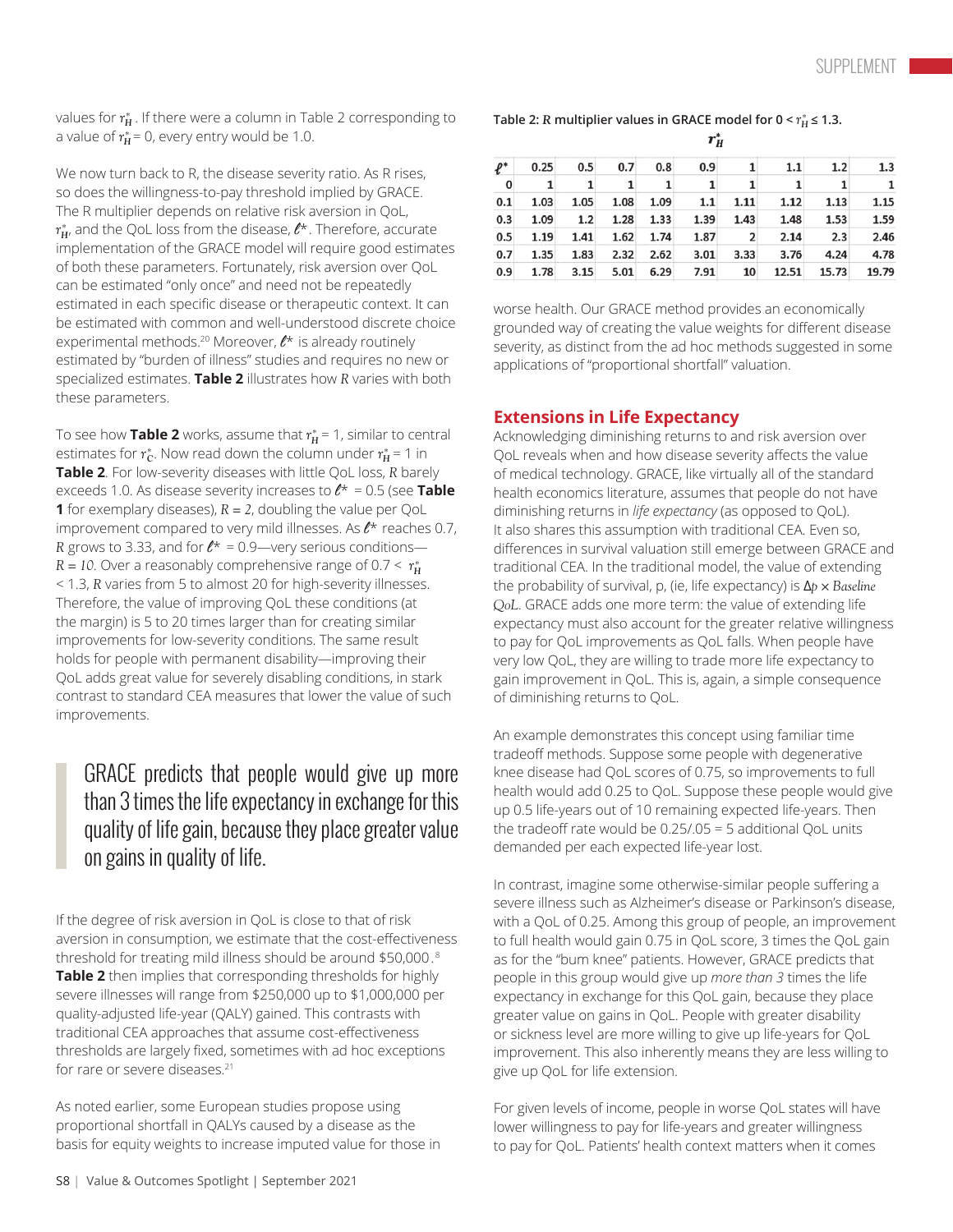to valuing medical technology. Traditional CEA implies that "a QALY is a QALY is a QALY…." This implication rests on the flawed assumption that the returns to QoL do not diminish. Further, it produces the problematic result that QALY gains are less valuable to sicker or more-disabled people. According to GRACE, the value of health gains to the disabled might be higher or lower: QoL gains are worth more, but the value of pure life expectancy gains remains ambiguous.<sup>iii</sup> This incorporates patients' circumstances in ways that traditional CEA methods overlook.

#### **Applications in Decision Making**

We see 4 levels of decision making where application of GRACE could move healthcare decisions towards more patient-centered outcomes.

The first step in the decision-making ladder involves health plans' coverage determinations (those of individual plans or national plans such as the BNHS/NICE in the United Kingdom). For QoL gains, GRACE would reduce values for mild-disease treatments, but greatly increase them for interventions treating high-severity diseases. Full adaptation of GRACE would shift portfolios of covered services towards more-severe diseases, possibly leaving low-severity diseases outside of covered services, as Denmark's national health plan does now.22 The GRACE model clearly emphasizes that treatments of sicker people have more value, so wider adoption of GRACE would lead to more use of severityof-illness–based decision thresholds.

Next in the decision ladder comes prior authorization and other formulary restriction rules. Insurance companies do not have different rules for disabled and nondisabled when it comes to applying rules of access to approved treatments, but they regularly exclude coverage of "experimental" treatments, which will most often affect those with the lowest health status. GRACE leads to greater, not reduced access to such interventions for severely sick or disabled persons.

Third, properly constructed decision-support models using the GRACE model could also assist in individual decision making,

giving proper "advice" based on patients' severity of illness (eg, in choosing among alternative cancer therapies).

Finally, as adoption of the GRACE method expands, responding to the shift in reimbursement, research, and development efforts of biotechnology companies and medical centers should shift towards discovery of interventions (drugs, devices, or new procedures) that provide benefit to the most severely ill. As these shifts in research and development occur, new technologies will provide more QoL gains than would occur using current CEA methods, the primary beneficiaries being those with the worst QoL status (pre-existing disease or disability). This approach would also promote equity along the specific dimension of severity of illness because those in the worst health will receive the greatest efforts towards improvement. To the extent that severity of illness is correlated with other measures of inequity, such as socioeconomic class or race, shifting to more generous payments for treatment of severe diseases would also indirectly benefit people along other dimensions of equity.

CEA has fallen out of step with the rest of health economic research. In the process, it has also excised recognition of how patients' circumstances affect the value of treatment. Health improvements come in an array of types. Consequently, the "QALY is a QALY is a QALY" mantra comes off as especially jarring to real-world patients. It has also long troubled leading practitioners of and advocates for the use of CEA.24,25 In contrast, GRACE aligns the economics of CEA with the human circumstances of patients. It rewards interventions that promote equity and provide relief to patients most in need.

No other measure of patient-centered value measurement exists, we believe, that incorporates the most fundamental questions on the minds of people who are ill or have disabilities: "How sick am I?" and "How much value would I place on improving my QoL?" That, we believe, is the ultimate test of whether a value measurement system is truly patient centered. **•**

iii Recent analysis by the authors<sup>23</sup> shows how the value of LE gains could either rise or fall as disability increases.

#### *References*

1. Nord E, Richardson J, Street A, Kuhse H, Singer P. Maximizing health benefits vs egalitarianism: an Australian survey of health issues. *Soc Sci Med*. 1995;41(10):1429-1437.

2. Green C, Gerard K. Exploring the social value of health-care interventions: a stated preference discrete choice experiment. *Health Econ*. 2009;18(8):951-976.

3. Linley WG, Hughes DA. Societal views on NICE, cancer drugs fund, and value based pricing criteria for prioritising medicines: a cross-sectional survey of 4118 adults in Great Britain. *Health Economics*. 2013;22(8):948- 964.

4. Nord E. Severity of illness versus expected benefit in societal evaluation of healthcare interventions. *Expert Rev Pharmacoecon Outcomes Res*. 2001;1(1):85-92.

5. Basu A, Carlson J, Veenstra D. Health years in total: a new health objective function for cost-effectiveness analysis. *Value Health*. 2020;23(1):96-103.

6. Nord E, Pinto JL, Richardson J, Menzel P, Ubel P. Incorporating societal concerns for fairness in numerical valuations of health programmes. *Health Econ*.1999;8(1):25-39.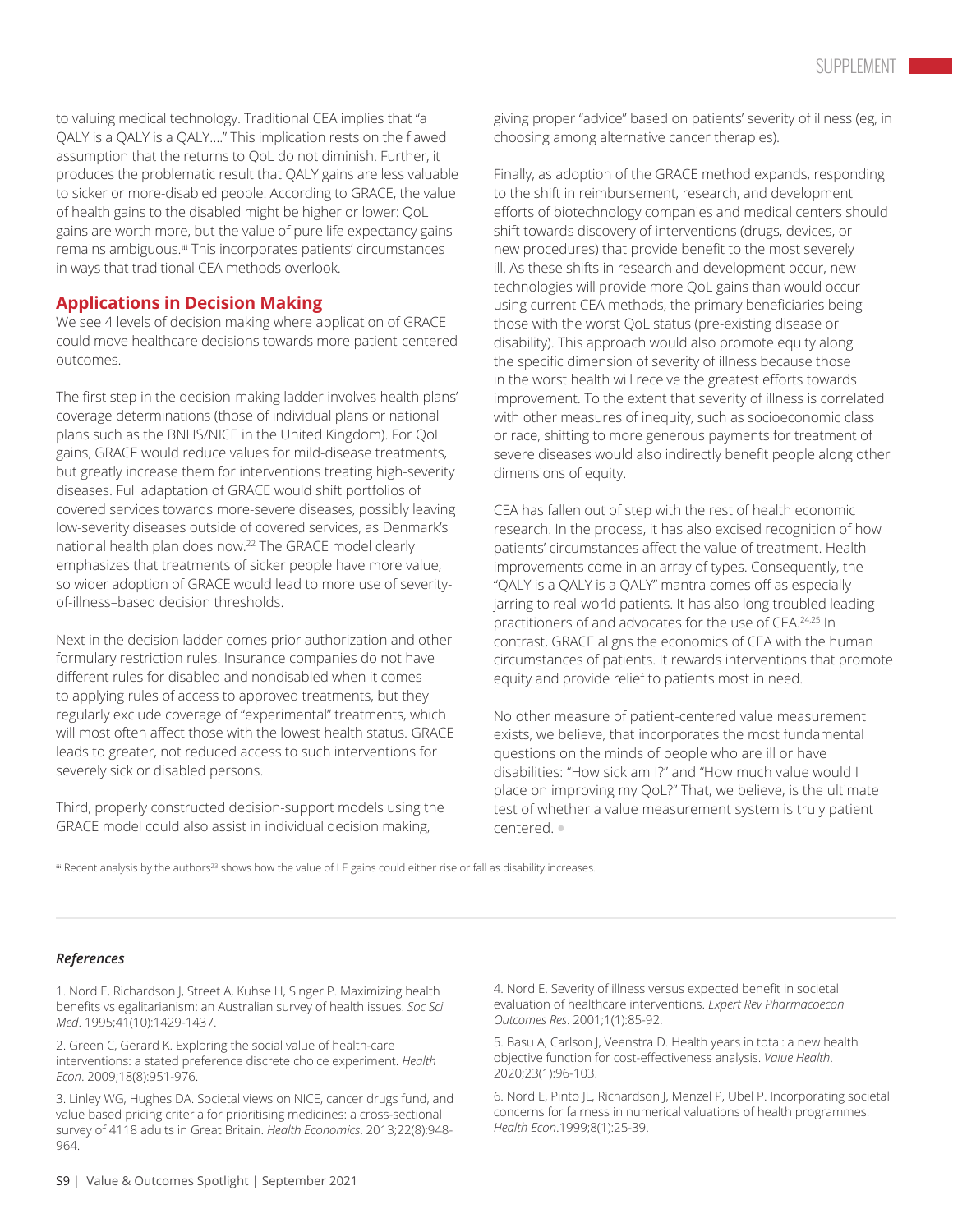7. Mott D. Value-based assessment: the case of proportional shortfall. Health Economics Group website. [https://blogs.ncl.ac.uk/](https://blogs.ncl.ac.uk/healtheconomicsgroup/2014/10/17/value-based-assessment-the-case-of-proportional-shortfall/) [healtheconomicsgroup/2014/10/17/value-based-assessment-the-case](https://blogs.ncl.ac.uk/healtheconomicsgroup/2014/10/17/value-based-assessment-the-case-of-proportional-shortfall/)[of-proportional-shortfall/](https://blogs.ncl.ac.uk/healtheconomicsgroup/2014/10/17/value-based-assessment-the-case-of-proportional-shortfall/). Accessed June 10, 2021.

8. Lakdawalla DN, Phelps CE. Health technology assessment with risk aversion in health. *J Health Econ*. 2020;72:1-16.

9. Grossman M. On the concept of health capital and the demand for health. *J Political Econ*. 1972;80(2):223-255.

10. Muurinen JM. Demand for health: a generalised Grossman model. *J Health Econ*. 1982;1(1):5-28.

11. Ehrlich I, Chuma H. A model of the demand for longevity and the value of life extension. *J Political Econ*. 1990;98(4):761-782.

12. Galama T, Kapteyn A. Grossman's missing health threshold. *J Health Econ*. 2011;30(5):1044-1056.

13. Arrow K. Welfare analysis of changes in health coinsurance rates. In: *The Role of Health Insurance in the Health Services Sector*. 1976;NBER:1-34.

14. Cutler DM, McClellan M, Newhouse JP, Remler D. Are medical prices declining? Evidence from heart attack treatments. *Quarterly J Econ*. 1998;113(4):991-1024.

15. Hall RE, Jones CI. The value of life and the rise in health spending. *Quarterly J Econ*. 2007;122(1):39-72.

16. Phelps CE. A new method to determine the optimal willingness to pay in cost-effectiveness analysis. *Value Health*. 2019;22(7):785-791.

17. Garber AM, Phelps CE. Economic foundations of cost-effectiveness analysis. *J Health Econ*. 1997;16(1):1-31.

18. Tufts Cost-Effectiveness Analysis Registry. [https://cevr.](iii) [tuftsmedicalcenter.org/databases/cea-registry](iii). Accessed August 25, 2020.

19. Chetty R. A new method of estimating risk aversion. *Am Econ Review*. 2006;96(5):1821-1834.

20. Noussair CN, Trautmann ST, Van de Kuilen G. Higher order risk attitudes, demographics, and financial decisions. *Review Econ Studies*. 2013;81(1):325-355.

21. Institute for Clinical and Economic Review. *2020-2023 Value Assessment Framework: Response to Public Comments*. 2020 [cited 2020 June 22]. [https://icer-review.org/wp-content/uploads/2020/01/2020\\_VAF\\_](https://icer-review.org/wp-content/uploads/2020/01/2020_VAF_Response_to_Comments_013120.pdf) [Response\\_to\\_Comments\\_013120.pdf.](https://icer-review.org/wp-content/uploads/2020/01/2020_VAF_Response_to_Comments_013120.pdf) Accessed June 10, 2021.

22. Reckers-Droog VT, van Exel NJA, Brouwer WBF. Looking back and moving forward: on the application of proportional shortfall in healthcare priority setting in the Netherlands. *Health Policy*. 2018;122(6):621-629.

23. Lakdawalla DN, Phelps CE. A guide to extending and implementing Generalized Risk-Adjusted Cost-Effectiveness (GRACE). *Eur J Health Econ*. In press.

24. Williams A. Cost-effectiveness analysis: is it ethical? *J Med Ethics*. 1992;18:7-11.

25. Dolan P, Shaw R, Tsuchiya A, Williams A. QALY maximization and people's preferences: a methodological review of the literature. *Health Econ*. 2005;14:197-208.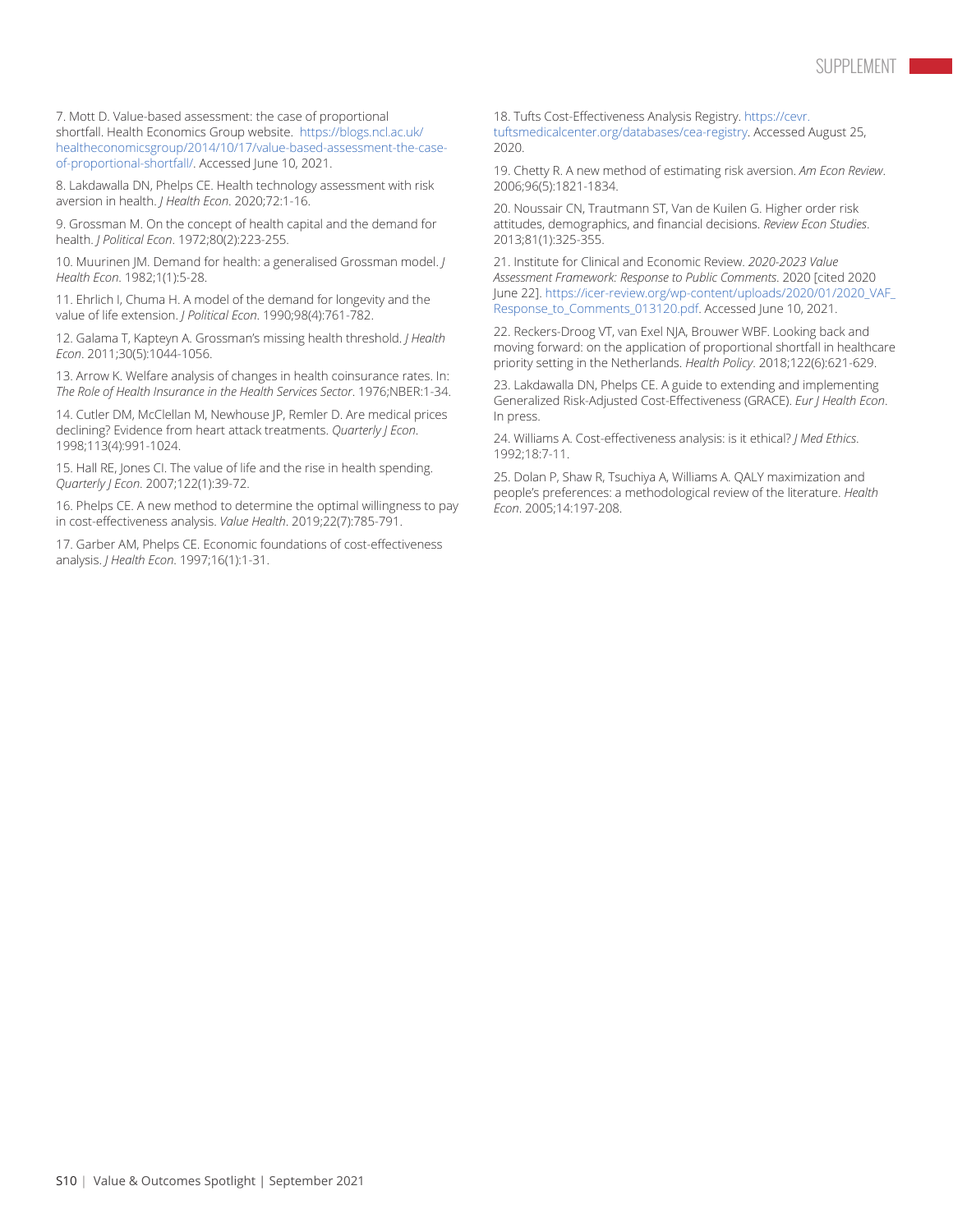# **Nudging Health Economists: A Process for Systematic Identification of Patient-Centered Outcomes for Inclusion in Value Assessment**

**T. Joseph Mattingly II, PharmD, MBA, PhD**; **Julia F. Slejko, PhD**, University of Maryland School of Pharmacy, Baltimore, MD, USA; **Elisabeth M. Oehrlein, PhD, MS,** National Health Council, Washington DC, USA; **Eleanor M. Perfetto, PhD, MS**, National Health Council, Washington DC, USA ; and University of Maryland School of Pharmacy, Baltimore, MD, USA

#### **SUMMARY**

Consistently and reliably incorporating patient-centered outcomes within value assessment cannot be onerous or overly burdensome for patients or economic researchers. Approaches to identify, synthesize, and disseminate patient-centered outcome data in a way that can facilitate the inclusion of these outcomes in more cost-effectiveness analyses and value assessments must ideally be practical and feasible, or they will be met with resistance, which could mitigate the impact a patient-centered approach can have on rigor, validity, and use of findings. Thus, the objective of this paper is to provide practical guidance on a process of identifying and presenting patient-centered outcomes in a way that makes it easier to include in value assessment, thereby nudging more economists to choose to include these in their models. The process includes forming a multistakeholder, patient-centered advisory board, engaging the board in the research agenda, conducting evidence synthesis and qualitative research to ensure viewpoints are not missed, and disseminating findings to multistakeholder audiences. Finally, a publicly available, centralized database of identified patient-centered value elements *should be created to increase the likelihood of their uptake in value assessment.*

#### **Introduction**

Value assessment is intended as a tool for evaluating healthcare treatments to gauge value and inform decisions.<sup>1</sup> Many existing value assessments fail to account for all "elements of value" that may be important to payers, society, and—most importantly patients (eg, treatment tolerability, productivity, time, fear of contagion, spillovers, hope, social impact).<sup>2,3</sup> Value assessments typically incorporate cost-effectiveness analysis (CEA), focusing on costs and outcomes important to payers, missing important information to optimize resource allocation at a societal level.<sup>4,5</sup> The societal perspective is likely the closest we have to a patientcentered model, but that is only true if the outcomes selected are also what patients care about.<sup>6,7</sup> A recent review of 6907 CEAs found that many studies reporting a societal perspective were actually mislabeled.5 Further, when CEAs do incorporate variables for a "societal perspective" model, they frequently lack high-quality evidence to support the assumptions for these unique elements of value. These analytical difficulties have even led experts to recommend that the field embrace these challenges and adopt a standard for a "limited societal perspective" that attempts to incorporate time costs, opportunity costs, and community preferences.<sup>8</sup>

As value assessments are developed, the sources of evidence, methods, and assumptions of the underlying model may vary greatly between organizations or between assessments by the same organization.9 The Second Panel on Cost-Effectiveness in Health and Medicine further identified the process of evidence synthesis for CEAs as a key area for further work needed in the field, citing a lack of underlying theory guiding which studies to synthesize, assessing how studies may be biased, and assessing how findings generalize to a target population.10 A recent systematic review of cost-of-illness evidence for hepatitis C virus infection described significant challenges in quantifying the full disease burden due to significant heterogeneity in identification of different types of costs, high risk of bias for many common cost variables, and difficulty in capturing some components reported by patients (eg, fear of harming others, insurance issues, or stigma).<sup>11</sup> Attempting to determine the value for a new treatment without considering all of the evidence or without adjusting for bias in included evidence may produce biased results or findings that are difficult to validate.

These failings cannot be fully dismissed by simply describing them in a "limitations" section without raising the question: *Would value assessment be better if we more intentionally capture commonly neglected elements of value?* However, this question poses a challenge. Consistently and reliably incorporating patient-centered outcomes within value assessment cannot be onerous or overly burdensome for patients or economic researchers. Approaches to identify, synthesize, and disseminate patient-centered outcome data in a way that can facilitate the inclusion of these outcomes in more CEAs and value assessments must ideally be practical and feasible, or they will be met with resistance, which could mitigate the impact a patient-centered approach can have on rigor, validity, and use of findings. Thus, the objective of this paper is to provide practical guidance on a process of identifying and presenting patientcentered outcomes in a way that makes it easier to include in value assessment, thereby nudging more economists to choose to include these in their models.<sup>12</sup>

#### **Forming and Continuously Engaging a Stakeholder Advisory Board**

Before a value assessment process begins, we recommend starting with the formation of a multistakeholder, patient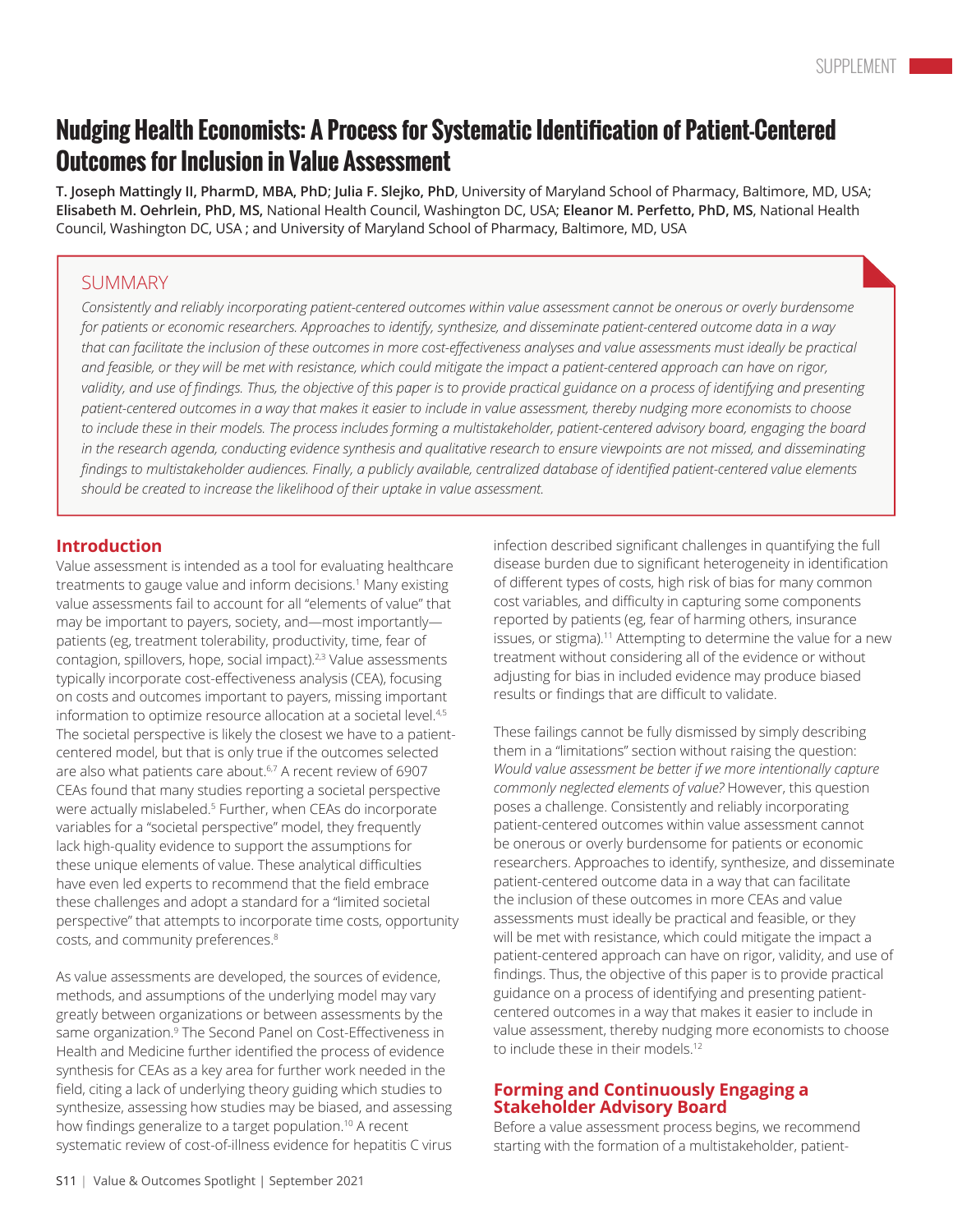centered advisory board that captures a variety of perspectives (eg, patients, caregivers, providers, payers, manufacturers, employers, and researchers). Stakeholder engagement, with an emphasis on patient engagement, is considered a foundational component of patient-centered outcomes research and, more specifically, meaningful patient engagement is recommended in the process of formal value assessment (health technology assessment bodies or value assessment frameworks) for a variety of reasons.13-16 The Patient-Centered Outcomes Research Institute (PCORI) considers stakeholder engagement a critical component of its merit-review process and guides applicants with a detailed rubric describing several engagement principles (reciprocal relationships, colearning, partnership, trust, transparency, and honesty).<sup>17</sup>

# Would value assessment be better if we more intentionally capture commonly neglected elements of value?

Once the board is formed, the roles and responsibilities of the board must be made clear. The board should have and understand its governance role and it should be obvious that its role is not to be a "rubber stamp" for what the researchers decide to do. We also recommend a formal plan to continuously engage the board throughout the entire project life cycle to enable multiple points for gathering input, collecting feedback, and demonstrating a true partnership between the research team and board.7,17-19 Further, board members should be provided fair compensation for their time and the engagement strategy should be thoughtful of the time commitment expected of each member.16,17 When multistakeholder advisory boards are meaningfully engaged, iterative improvements throughout the project planning, execution, and dissemination phases can help increase the patient-centeredness of the assessment.<sup>20-22</sup> Having an advisory board does not guarantee a high level of engagement, but rather provides a mechanism for engagement to occur. It is still up to the research team to develop meeting agendas with ample time for discussion, deliberation, voting, and "open microphone" time to let board members share their perspectives. Take real queues from the board and allow them to truly guide the research agenda.<sup>19</sup>

#### **Identifying, Synthesizing, and Utilizing Patient-Centered Outcomes in Economic Evaluations** *Identification and planning*

Following advisory board formation, a research agenda must be determined. A formalized process of topic solicitation enables advisory board and research team members to deliberate and approve projects. Articulating this process in a governance document improves the transparency of decision making for all participants. Research agendas can be driven by financial support or other sustainability considerations. Treating the advisory board as a true decision-making body requires open and honest communication about all factors that could influence topic selection.

Once multiple topics have been identified, different experts may be needed to provide subject matter consultation or may be used to help with the work itself. The Institute for Clinical and Economic Review (ICER), a US-based organization that conducts healthcare-related value assessment, reports its process to engage a variety of stakeholders at various levels—from formal advisors to contracting external experts—to conduct a large proportion of their work.23 If you plan to contract out major components of the value assessment work, a standard set of methods may improve consistency and reproducibility. Additionally, when contracting external organizations to lead a component of the value assessment, it may be important to reiterate the importance of the patient-centered advisory board throughout the process. Why bother engaging a multistakeholder advisory board in the first place if the patient perspectives just get drowned out by external contractors who may not be committed to patient centricity?

After consultation with topic experts to assess the current scope of the project and information needs, presenting this new information will help the advisory board and research team prioritize topics and document patient and other stakeholder comments or concerns. This step is critical to demonstrate to everyone that the research team is committed to incorporating this feedback and, if gaps exist, those can be identified early in the process. There should also be opportunity for additional stakeholders to contribute their perspectives on an appropriate framework for a value assessment 24

#### *Synthesis and discovery*

Synthesis and discovery should include not just systematically reviewing existing literature, but simultaneously beginning qualitative research to identify topics potentially missed in past research. Keep in mind that past literature is likely based on research that did not include patient engagement and can be biased toward inclusion of research questions and outcomes considered important to clinicians and researchers rather than patients. Thus, qualitative research with patients and caregivers will typically be needed. Evidence identified through published literature, interviews, and focus groups should be presented to the advisory board and potentially considered for poster or manuscript development.

With CEAs and value assessments relying on quantitative modeling techniques, gaps identified through literature review and qualitative research should inform new observational and/ or experimental research. For example, if a disease typically imposes substantial burden on caregivers, but there are no relevant, existing cost-of-illness or health-utility elicitation studies with a focus on the caregiver, the research team may need to focus on filling these gaps before proceeding with the value assessment. Now, suggesting that health economists charged with building economic models are also responsible for conducting qualitative interviews, focus groups, or lead patient engagement activities might create additional problems without the proper training. The process of value assessment is, by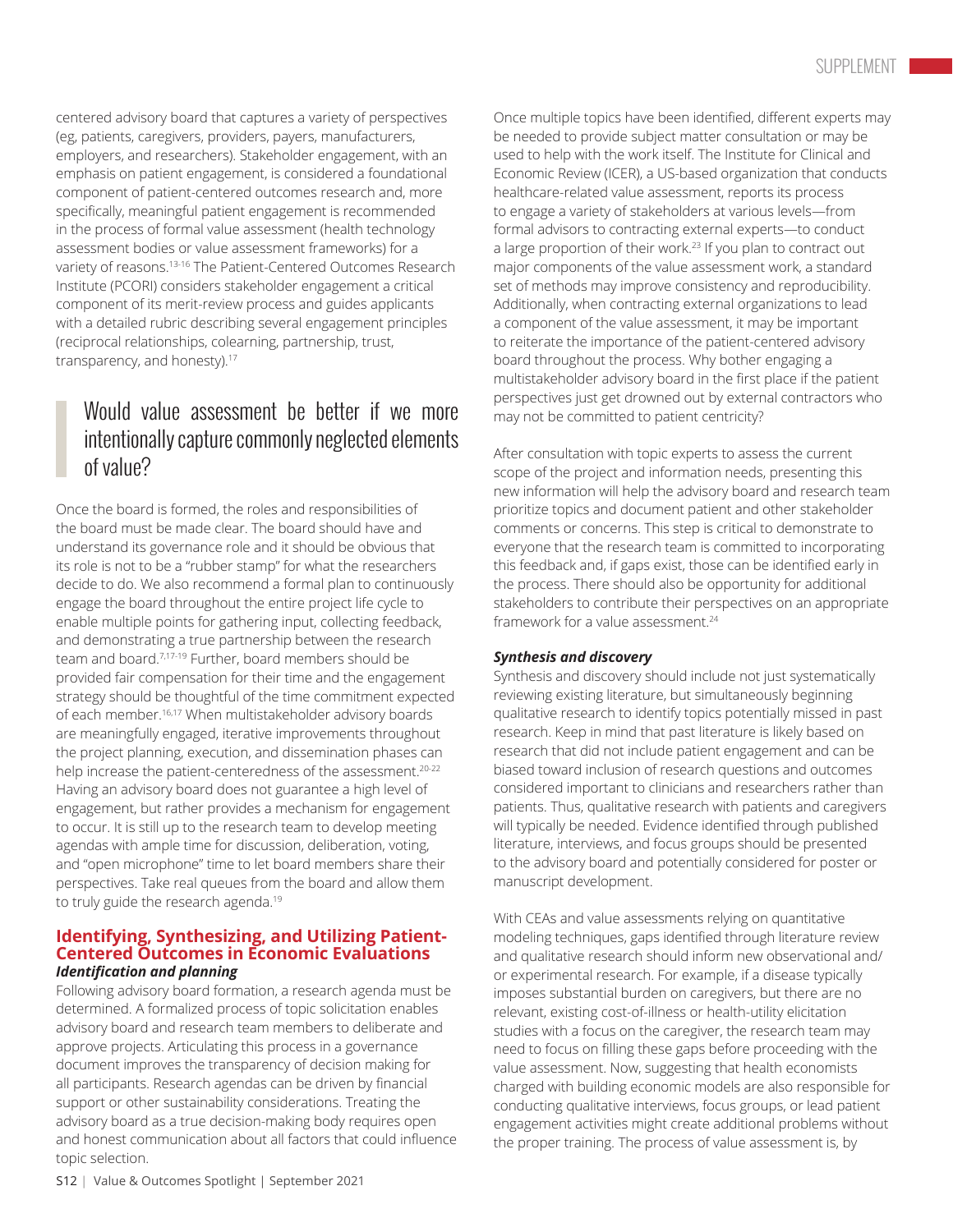necessity, a multidisciplinary science. It is likely unreasonable to expect any single organization to be responsible for filling all of these research gaps prior to proceeding. But this gap analysis should be presented to the advisory board for a final determination of whether the research team should proceed with the value assessment with the missing data given the impact of that variable.

It should also be noted that using rigorous methods during the synthesis and discovery stage improves the likelihood of publishing findings in a peer-reviewed journal and helps build the case for future funding if any gaps are identified where additional research is needed. Communicating these gaps to major federal agencies (eg, PCORI, Agency for Healthcare Research and Quality, National Institutes of Health), patient advocacy organizations, or other groups with a potential interest (eg, industry, insurers, foundations) could raise awareness in a way that could lead to future funding opportunities for research.

#### *Dissemination*

As the body of evidence for patient-centered outcomes grows, the stakeholder advisory board's role is to help with reviewing and interpreting findings to assist to optimize communication and dissemination.<sup>13,18</sup> Engaging patients and other stakeholders in the dissemination phase enables thoughtful consideration of the most appropriate channels for communicating results. Publication of patient-centered outcome evidence synthesized through systematic review or discovered through research in traditional academic journals should still be a priority so that results are peer reviewed and considered to have followed good methods practices. However, the dissemination should not stop at academic journals or professional meetings. The research team should go further to ensure that patients, policy makers, and the public at large are able to understand the findings.18 This might include drafting patient guides or specifically working with patient advocacy organizations or patient navigators to get the information out in a way that fits the audience.<sup>18</sup>

#### **Future Directions and Recommendations** *Make data available and easily accessible*

To further increase the likelihood that the identified value elements will be incorporated into value assessments, a publicly available, centralized database should be created and maintained to improve ready access. The CEA Registry, created and maintained by Tufts Center for the Evaluation of Value and Risk in Health, provides a similar service through a process of systematically reviewing published CEAs and synthesizing article information, cost-effectiveness ratios, and utility weights reported, allowing for users to quickly identify variables useful for economic analyses.<sup>25</sup> Currently, PCORI also offers a searchable database of funded projects on its website but key patient-centered outcomes aren't extracted and synthesized in a user-friendly manner.<sup>26</sup> The PCORI infrastructure combined with our proposed process could make it much easier for value assessment developers to identify patient-centered outcomes

that have been curated in a way that is consistent with PCORI's own stated foundational elements required for patient-centered outcomes research.<sup>13</sup>

#### *Assess quality of data*

Posting a set of patient-centered outcomes to a searchable database could improve the efficiency of value assessment development, but the job would not be complete without further context around the evidence used to support those outcomes. Any elements identified and quantitative variables posted should include some assessment of quality of the data and an assessment of the risk of bias when using the element in a value assessment. While no theory of evidence synthesis for inputs in a CEA currently exist, other standards for evidence rating and quality of evidence for recommendations in healthcare could serve as a template to guide how we consider existing patient-centered outcomes.<sup>10,27</sup> Providing some context around the quality of evidence available would help value assessment researchers consider the level of uncertainty for different components of their models and consider different sensitivity and scenario analyses to address.<sup>28,29</sup>

#### *Commit to transparency*

While methods and model transparency have been recommended and advocated for in health economics for many years, simply having access to programming code and value assessment inputs is not enough.<sup>30</sup> ISPOR and the Society for Medical Decision Making Good Research Practices in Modeling Task Force described transparency in the economic modeling context as "the extent to which interested parties can review a model's structure, equations, parameter values, and assumptions" with the intention "to provide sufficient information to enable the full spectrum of readers to understand a model's accuracy."<sup>30</sup> While publishing CEA protocols or making models publicly available in a repository could address transparency and accountability in the health economics research community, these steps may not improve the transparency to the patient community or general public.7,10,31,32 Emerging practices such as providing nontechnical documentation, cataloging questions and concerns, documenting how concerns will be addressed, and providing updates can help improve the level of transparency for patient communities.<sup>16</sup> We also recommend specifically highlighting patient-centered outcome considerations in results tables and presenting these to the advisory board for confirmation.

#### **Conclusion**

When significant evidence gaps exist, it is not enough to simply throw these flaws into the abyss of limitations and sensitivity analyses. Value assessment researchers should engage a broad community of stakeholders early and often, with an emphasis on the patient, and seek to fill these gaps. Health economists should not be expected to go down this path alone, but in collaboration with different disciplines with the skills needed. **•**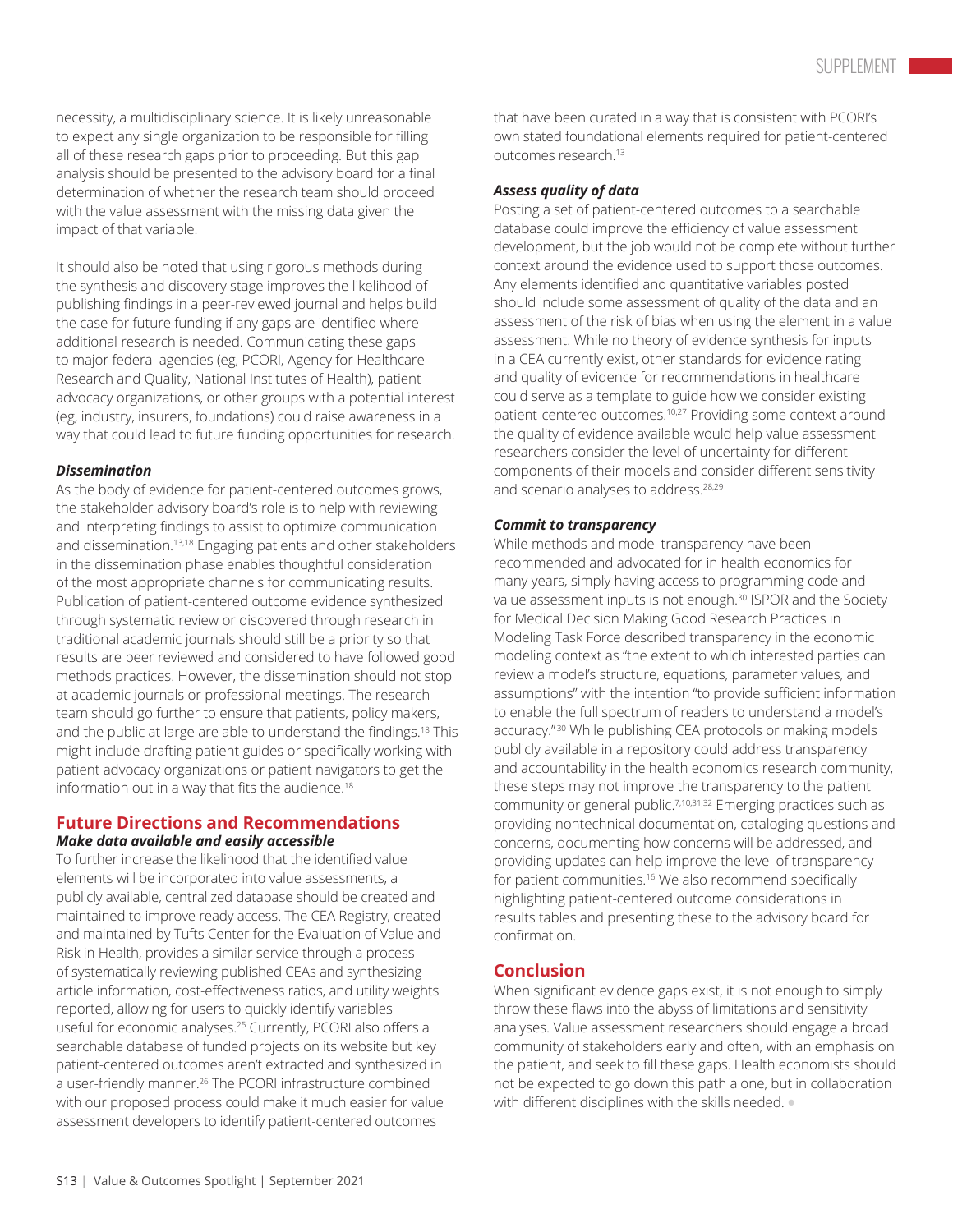#### *References*

1. Neumann PJ, Willke RJ, Garrison LP. A health economics approach to US value assessment frameworks—introduction: an ISPOR Special Task Force Report [1]. *Value Health*. 2018;21(2):119-123. [doi:10.1016/j.](https://pubmed.ncbi.nlm.nih.gov/29477388/) [jval.2017.12.012.](https://pubmed.ncbi.nlm.nih.gov/29477388/)

2. Lakdawalla DN, Doshi JA, Garrison LP, Phelps CE, Basu A, Danzon PM. Defining elements of value in health care—a health economics approach: an ISPOR Special Task Force Report [3]. *Value Health*. 2018;21(2):131-139. [doi:10.1016/j.jval.2017.12.007](https://pubmed.ncbi.nlm.nih.gov/29477390/).

3. dosReis S, Butler B, Caicedo J, et al. Stakeholder-engaged derivation of patient-informed value elements. *Patient*. 2020;(Online ahead of print July 17):1-11. [doi:10.1007/s40271-020-00433-8](https://pubmed.ncbi.nlm.nih.gov/32676998/).

4. Neumann PJ. Costing and perspective in published cost-effectiveness analysis. *Med Care*. 2009;47(7 suppl 1):S29-S32[. doi:10.1097/](https://pubmed.ncbi.nlm.nih.gov/19536023/) [mlr.0b013e31819bc09d](https://pubmed.ncbi.nlm.nih.gov/19536023/).

5. Kim DD, Silver MC, Kunst N, Cohen JT, Ollendorf DA, Neumann PJ. Perspective and costing in cost-effectiveness analysis, 1974–2018. *Pharmacoeconomics*. 2020;(Online ahead of print July 22):1-11. [doi:10.1007/s40273-020-00942-2](https://pubmed.ncbi.nlm.nih.gov/32696192/).

6. Slejko JF, Mattingly II TJ, Mullins CD, Perfetto EM, dosReis S. Future of patients in healthcare evaluation: the patient-informed reference case. *Value Health*. 2019;22(5):545-548. [doi:10.1016/j.jval.2019.02.003.](https://pubmed.ncbi.nlm.nih.gov/31104732/)

7. Perfetto EM, Oehrlein EM, Boutin M, Reid S, Gascho E. Value to whom? The patient voice in the value discussion. *Value Health*. 2017;20(2):286- 291. [doi:10.1016/j.jval.2016.11.014.](https://pubmed.ncbi.nlm.nih.gov/28237211/)

8. Garrison LP, Mansley EC, Abbott TA, Bresnahan BW, Hay JW, Smeeding J. Good research practices for measuring drug costs in costeffectiveness analyses: a societal perspective: The ISPOR drug cost task force report - Part II. *Value Health*. 2010;13(1):8-13. [doi:10.1111/j.1524-](https://www.valueinhealthjournal.com/article/S1098-3015(10)60387-7/fulltext) [4733.2009.00660.x](https://www.valueinhealthjournal.com/article/S1098-3015(10)60387-7/fulltext).

9. Desai B, Mattingly TJ, van den Broek RWM, et al. Peer review and transparency in evidence-source selection in value and health technology assessment. *Value Health*. 2020;23(6):689-696. [doi:10.1016/j.](https://www.valueinhealthjournal.com/article/S1098-3015(20)30090-5/abstract) [jval.2020.01.014.](https://www.valueinhealthjournal.com/article/S1098-3015(20)30090-5/abstract)

10. Neumann PJ, Kim DD, Trikalinos TA, et al. Future directions for cost-effectiveness analyses in health and medicine. *Med Decis Mak*. 2018;38(7):767-777. [doi:10.1177/0272989X18798833](https://pubmed.ncbi.nlm.nih.gov/30248277/).

11. Mattingly II TJ, Love BL, Khokhar B. Real-world cost-of-illness evidence in hepatitis C virus: a systematic review. *Pharmacoeconomics*. 2020;38:927-939. [doi:10.1007/s40273-020-00933-3.](https://pubmed.ncbi.nlm.nih.gov/32533524/)

12. Thaler RH, Sunstein CR. *Nudge: Improving Decisions About Health, Wealth, and Happiness*. Penguin Group; 2009.

13. Frank L, Forsythe L, Ellis L, et al. Conceptual and practical foundations of patient engagement in research at the patient-centered outcomes research institute. *Qual Life Res*. 2015;24(5):1033-1041. [doi:10.1007/](https://pubmed.ncbi.nlm.nih.gov/25560774/) [s11136-014-0893-3](https://pubmed.ncbi.nlm.nih.gov/25560774/).

14. Facey K, Boivin A, Gracia J, et al. Patients' perspectives in health technology assessment: a route to robust evidence and fair deliberation. *Int J Technol Assess Health Care*. 2010;26(3):334-340. [doi:10.1017/](https://pubmed.ncbi.nlm.nih.gov/20584364/) [S0266462310000395.](https://pubmed.ncbi.nlm.nih.gov/20584364/)

15. National Health Council. The patient voice in value: the National Health Council patient-centered value model rubric. [https://www.](https://www.nationalhealthcouncil.org/wp-content/uploads/2019/12/Value-Rubric-March-2016-v2.pdf) [nationalhealthcouncil.org/wp-content/uploads/2019/12/Value-Rubric-](https://www.nationalhealthcouncil.org/wp-content/uploads/2019/12/Value-Rubric-March-2016-v2.pdf)[March-2016-v2.pdf.](https://www.nationalhealthcouncil.org/wp-content/uploads/2019/12/Value-Rubric-March-2016-v2.pdf) Published 2016. Accessed September 14, 2020.

16. Perfetto EM, Harris J, Mullins CD, dosReis S. Emerging good practices for transforming value assessment: patients' voices, patients' values. *Value Health*. 2018;21:386-393. [https://www.valueinhealthjournal.com/](https://www.valueinhealthjournal.com/article/S1098-3015(18)30193-1/fulltext) [article/S1098-3015\(18\)30193-1/fulltext.](https://www.valueinhealthjournal.com/article/S1098-3015(18)30193-1/fulltext)

17. Patient-Centred Outcomes Research Institute. *Engagement Rubric for Applicants*. 2016. [https://www.pcori.org/sites/default/files/Engagement-](https://www.pcori.org/sites/default/files/Engagement-Rubric.pdf)[Rubric.pdf.](https://www.pcori.org/sites/default/files/Engagement-Rubric.pdf) Accessed September 5, 2020.

18. Mullins CD, Abdulhalim AM, Lavallee DC. Continuous patient engagement in comparative effectiveness research. *JAMA*. 2012;307(15):1587-1588.

19. Oehrlein EM, Love TR, Anyanwu C, Hanna ML, Kraska J, Perfetto EM. Multi-method patient-engagement approach: a case example from a PCORI-funded training project. *Patient*. 2019;12:277-280. [doi:10.1007/](https://pubmed.ncbi.nlm.nih.gov/30390238/) [s40271-018-0341-5](https://pubmed.ncbi.nlm.nih.gov/30390238/).

20. Devine EB, Alfonso-Cristancho R, Devlin A, et al. A model for incorporating patient and stakeholder voices in a learning health care network: Washington State's comparative effectiveness research translation network. *J Clin Epidemiol*. 2013;66(8 suppl ):S122-129. [doi:10.1016/j.jclinepi.2013.04.007](https://www.jclinepi.com/article/S0895-4356(13)00159-5/fulltext).

21. dosReis S, Castillo WC, Ross M, Fitz-Randolph M, Vaughn-Lee A, Butler B. Attribute development using continuous stakeholder engagement to prioritize treatment decisions: a framework for patientcentered research. *Value Health*. 2016;19(6):758-766. [doi:10.1016/j.](https://pubmed.ncbi.nlm.nih.gov/27712703/) [jval.2016.02.013.](https://pubmed.ncbi.nlm.nih.gov/27712703/)

22. Mattingly II TJ, Slejko JF, Onukwugha E, Perfetto EM, Kottilil S, Mullins CD. Value in hepatitis C virus treatment: a patient-centered cost-effectiveness analysis. *Pharmacoeconomics*. 2020;38(2):233-242. [doi:10.1007/s40273-019-00864-8](https://link.springer.com/article/10.1007/s40273-019-00864-8).

23. Institute for Clinical and Economic Review. How We Do Our Work. https://icer-review.org/methodology/icers-methods/. Published 2020. Accessed September 2, 2020.

24. National Health Council. A Dialogue on Patient-Centered Value Assessment: Overcoming Barriers to Amplify the Patient Voice. [https://](https://nationalhealthcouncil.org/a-dialogue-on-patient-centered-value-assessment-overcoming-barriers-to-amplify-the-patient-voice/) [www.nationalhealthcouncil.org/dialogue-patient-centered-value](https://nationalhealthcouncil.org/a-dialogue-on-patient-centered-value-assessment-overcoming-barriers-to-amplify-the-patient-voice/)[assessment-overcoming-barriers-amplify-patient-voice](https://nationalhealthcouncil.org/a-dialogue-on-patient-centered-value-assessment-overcoming-barriers-to-amplify-the-patient-voice/). Published 2018. Accessed September 14, 2020.

25. Tufts Center for the Evaluation of Value and Risk in Health. CEA Registry. [https://cevr.tuftsmedicalcenter.org/databases/cea-registry.](https://cevr.tuftsmedicalcenter.org/databases/cea-registry) Published 2020. Accessed September 5, 2020.

26. Patient-Centered Outcomes Research Institute. Research & Results. <https://www.pcori.org/research-results-home>. Published 2020. Accessed September 5, 2020.

27. Guyatt GH, Oxman AD, Schünemann HJ, Tugwell P, Knottnerus A. GRADE guidelines: a new series of articles in the *Journal of Clinical Epidemiology*. *J Clin Epidemiol*. 2011;64(4):380-382. [doi:10.1016/j.](https://pubmed.ncbi.nlm.nih.gov/21185693/) [jclinepi.2010.09.011](https://pubmed.ncbi.nlm.nih.gov/21185693/).

28. Jain R, Grabner M, Onukwugha E. Sensitivity analysis in costeffectiveness studies. *Pharmacoeconomics*. 2011;29(4):297-314.

29. Briggs AH. Handling uncertainty in cost-effectiveness models. *Pharmacoeconomics*. 2000;17(5):479-500.

30. Eddy DM, Hollingworth W, Caro JJ, Tsevat J, McDonald KM, Wong JB. Model transparency and validation: a report of the ISPOR-SMDM Modeling Good Research Practices Task Force-7. *Value Health*. 2012;15(6):843-850. [doi: 10.1016/j.jval.2012.04.012.](https://www.sciencedirect.com/science/article/pii/S1098301512016567)

31. Cohen JT, Neumann PJ, Wong JB. A call for open-source costeffectiveness analysis. *Ann Intern Med*. 2017;167(6):432-433. [doi:10.7326/](https://www.acpjournals.org/doi/10.7326/M17-1153) [M17-1153.](https://www.acpjournals.org/doi/10.7326/M17-1153)

32. Padula WV, McQueen RB, Pronovost PJ. Finding resolution for the responsible transparency of economic models in health and medicine. *Med Care*. 2017;55(11):915-917. [doi:10.1097/MLR.0000000000000813](https://pubmed.ncbi.nlm.nih.gov/29028755/).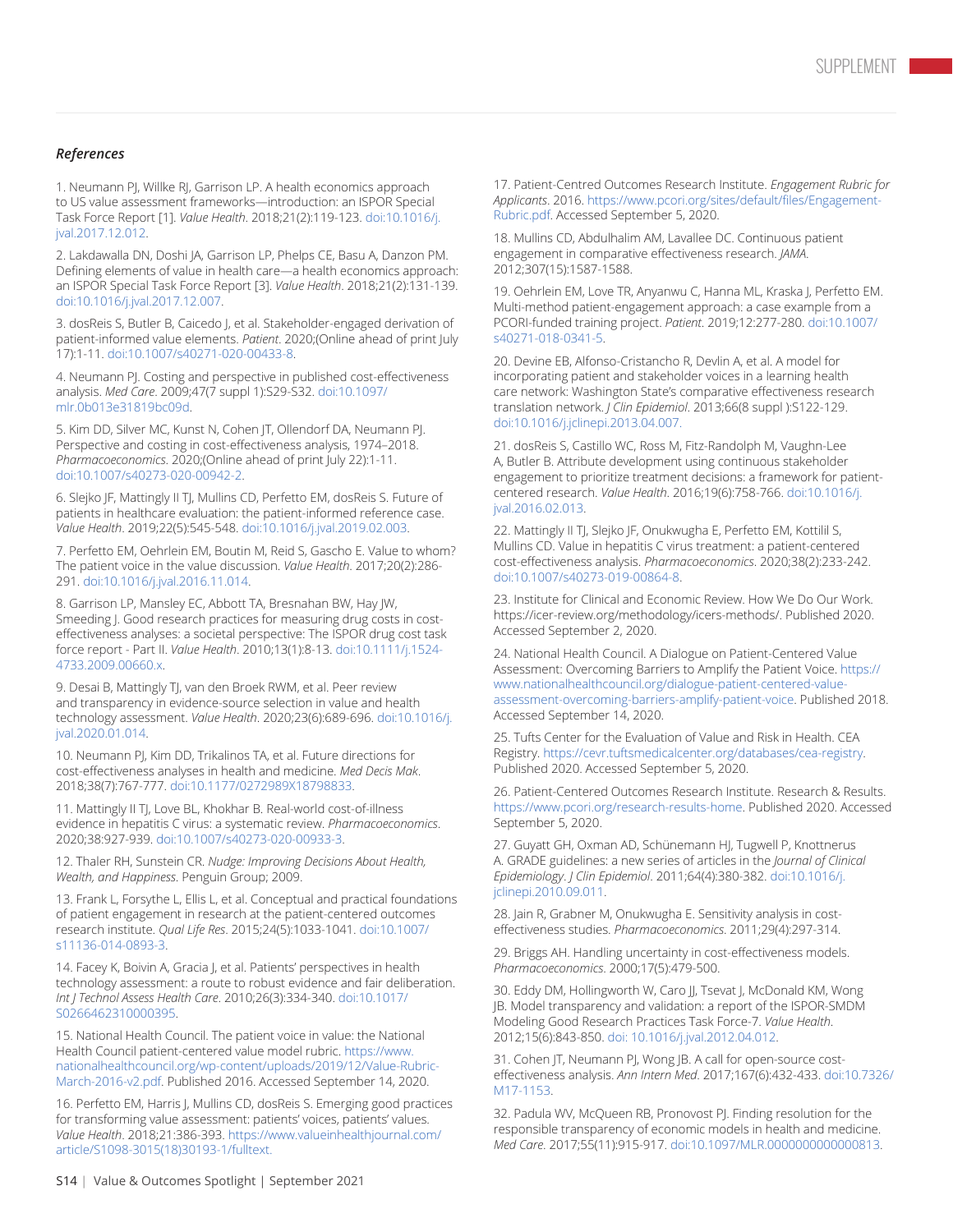# **Evolution of Precision Medicine: Applying a Population-Based Evidence Assessment Repository to Achieve Patient-Centered Outcomes at the Point of Care**

**Jonathan H. Watanabe, PharmD, PhD**, University of California Irvine, School of Pharmacy & Pharmaceutical Sciences, Irvine, CA, USA; **Derjung M. Tarn, MD, PhD**, University of California Los Angeles, David Geffen School of Medicine, Los Angeles, CA, USA; **Jan D. Hirsch, PhD**, University of California Irvine, School of Pharmacy & Pharmaceutical Sciences, Irvine, CA, USA

#### **SUMMARY**

The authors propose a framework that shapes goals based on patient values and shared decision making that is continuously refined by utilizing a population-based evidence assessment repository to achieve personalized care. While the framework described will be more easily implemented in an outpatient clinic for chronic disease treatment, components could be applied to inpatient settings *depending on the scenario. As more discussion and information are completed and population-derived value assessment evidence* is applied, the treatment options are reduced to the most effective for the particular patient. Treatment options tailored towards the patient's needs would be guided by the clinician's acumen and the evidence. It would also allow the discussion to proceed based on *population-based value endpoints that were then tuned based on the individual's characteristics and wishes.*

#### **Introduction**

Patient-centered care entails delivering clinical services that incorporate individual patient preferences, concerns, and needs. It ensures that values of the patient inform all treatment decisions. Patient-centered care comprises a central component of recommendations on improving the US healthcare system in the National Academy of Medicine (formerly the Institute of Medicine) seminal consensus report, "Crossing the Quality Chasm." The goal of patient-centered care is to empower patients to be informed decision makers by providing whole-person care that is both compassionate and empathetic.<sup>1</sup> Improvements in clinical endpoints, as well as increases in patient engagement and self-management, have been demonstrated in studies examining the impact of patientcentered care.2,3

Equal in importance to incorporating the spectrum of patient preferences in the treatment paradigm is the necessity to consider evidence that is enriched by broader, diverse study populations with analytic endpoints that are valued from the patient perspective. Juxtaposed to traditional randomized, clinical trial (RCT) data, population-based evidence sourced from real-world settings has been described as potentially more relevant, adaptable, efficient, diverse, and generalizable than RCTs. Given that traditional RCTs are generally constrained to highly specified treatment protocols for measurement of efficacy in narrow populations, large population-based, realworld studies may offer even more rich, diverse, and informative findings of how a treatment intervention will be expected to perform in actual clinical settings.4

To improve healthcare quality indicators in the United States, 2 activities must ensue. First, we must incorporate patient preferences in treatment considerations. Second, we must better apply population-based value assessments in formation of the patient care plan. To achieve the massive improvement

that would move the United States closer to peer-developed nations for quality indicators, both activities must be coordinated with each other at the point of care for synergies to occur. Effectively coordinated, the process could transform healthcare by empowering patients, reducing uncertainty in clinical decision making, building efficiencies in the treatment selection process, and improving outcomes.

### The goal of patient-centered care is to empower patients to be informed decision makers by providing whole-person care that is both compassionate and empathetic.

Strengthening patient-centered care and achieving evidencebased outcomes entail bolstered application of populationderived value assessments at each step of the point-of-care visit and in follow-up care. Moreover, the massive shift to telehealth services during the COVID-19 pandemic has brought to light new challenges and new opportunities for utilizing technology to enhance patient-centered care.<sup>5</sup> Many of these measures will likely remain after pandemic control is attained. The ability to receive additional patient-relevant information using web-based interfaces and increased adoption of secure video conference applications (eg, Zoom, Skype, Google Meet, Microsoft Teams) that facilitate sharing of important details can improve the experience for the clinician and the patient. This knowledge transmission will ultimately strengthen quality of care.

We propose a framework that shapes goals based on patient values and shared decision making that is continuously refined by utilizing a population-based evidence assessment repository (PEAR) to achieve personalized care. While the framework we describe will be more easily implemented in an outpatient clinic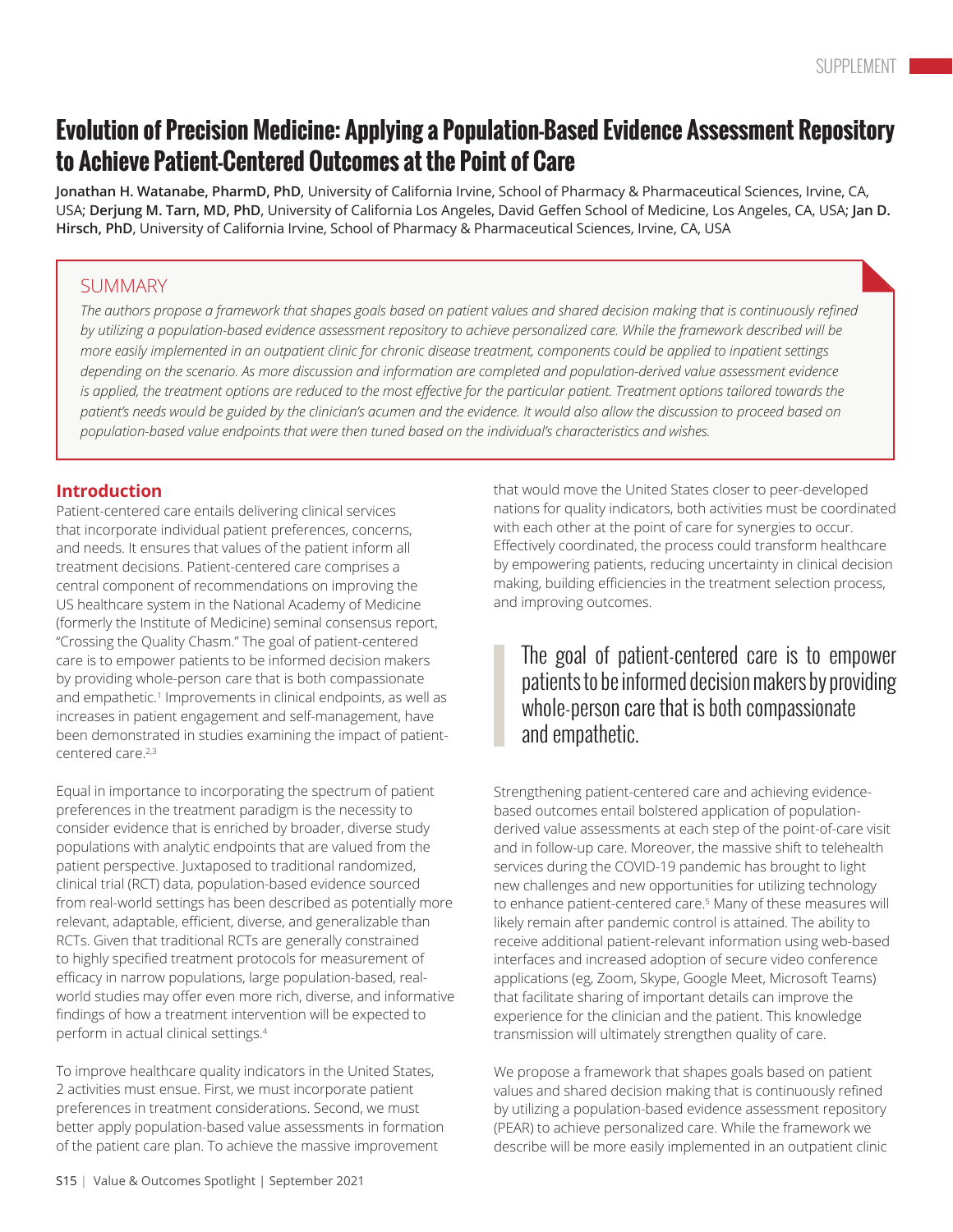Treatment

Option

for chronic disease treatment, components could be applied to inpatient settings, depending on the scenario. As more discussion and information are completed and population-derived value assessment evidence is applied, the treatment options are reduced to the most effective for the particular patient (**Figure 1**). Treatment options tailored towards the patient's needs would be guided by the clinician's acumen and the evidence. It would also allow the discussion to proceed based on population-based value endpoints that were then tuned based on the individual's characteristics and wishes.

#### **Step 1: Elicitation and Contribution**

The first step we call **"Elicitation and Contribution"** is performed by the patient prior to the visit via internet or at patient intake via a patient portal. It involves the patient summarizing their reason for the visit to the extent possible ("elicitation") and provides fields for the patient to "*contribute*" key information on their preferences, as well as social determinants, that may influence the outcomes and affect relevance of potential treatment options. As described earlier, the framework most lends itself to outpatient care where the patient has the flexibility to provide thoughtful input regarding their preferences. Along with the patient reporting the reason or chief complaint, they will describe the individual goals for the visit and the treatment plan in a text-fillable form that can aid the clinician in crafting a care plan. While many patients will report a simple short response (eg, "I want my cough to stop as soon as possible"), other patient situations would benefit from providing a more textured response (eg, "I've had right knee pain and my goal is to lower the pain so I can keep gardening"). This would likely entail a different treatment plan than "I've had right knee pain and my goal is to keep mountain climbing, so I can climb next month." If the visit was a routine follow-up visit, there would be a reduced amount of new details in this first step of the visit. However, Step 1 still provides a structured opportunity for the patient to describe their visit goals based on their perception of their current health state.

Similar to travel agency or hotel booking websites that allow filters to be applied, the web portal would be accessible by computer, smart device, or kiosk at the point of care. It would feature a graphical user interface to capture their preferences via touchsensitive icons, sliders, and text fields (low cost, noninjectable, side effect profile, once-daily, gender, ethnicity of provider, language). This would be stored in the electronic health record for review by the provider and the medical team at any point.

The evidence on the profound influence of social determinants of health on treatment outcomes continues to increase.<sup>6,7</sup> While not directly causative, presence of certain demographic, social structural, and attitudinal belief factors are correlated with health services utilization.<sup>8</sup> The proposed framework would factor in social determinants to discern options that are likely to be effective given the patient's characteristics. The PEAR includes relevant comparative value assessments such as the



Evidence repository progressively tailors options based on patient preferences/characteristics focusing the treatment pathway



National Institute for Health and Care Excellence technology appraisals and the Institute for Clinical and Economic Review assessments, and would begin sifting the evidence based on the patient's needs, preferences, and characteristics.<sup>9,10</sup> Based on the patient responses, the PEAR would produce an initial broad array of potential therapy options. While the clinician and the patient have yet to determine if treatment will be pursued, possible therapeutic approaches begin to materialize as options. This sets the stage for treatment to be tailored based on study type and populations in the literature to ensure relevance to the specific patient (eg, comparative effectiveness data sourced from an observational study that included older adult minorities).

#### **Step 2: Goal Orientation and Harmonization**

At the point the clinician determines that treatment is feasible and medication could remediate symptoms, the second step, **"Goal Orientation and Harmonization,"** occurs. Research in the field of health behavior theory has illuminated the importance of understanding the patient's motivations and beliefs to energize behavior changes. This clarifies that patients are much more likely to adopt a behavior, embark on a treatment, or complete a treatment if the care process was commensurate with their beliefs and is consistent with their values regarding aspects such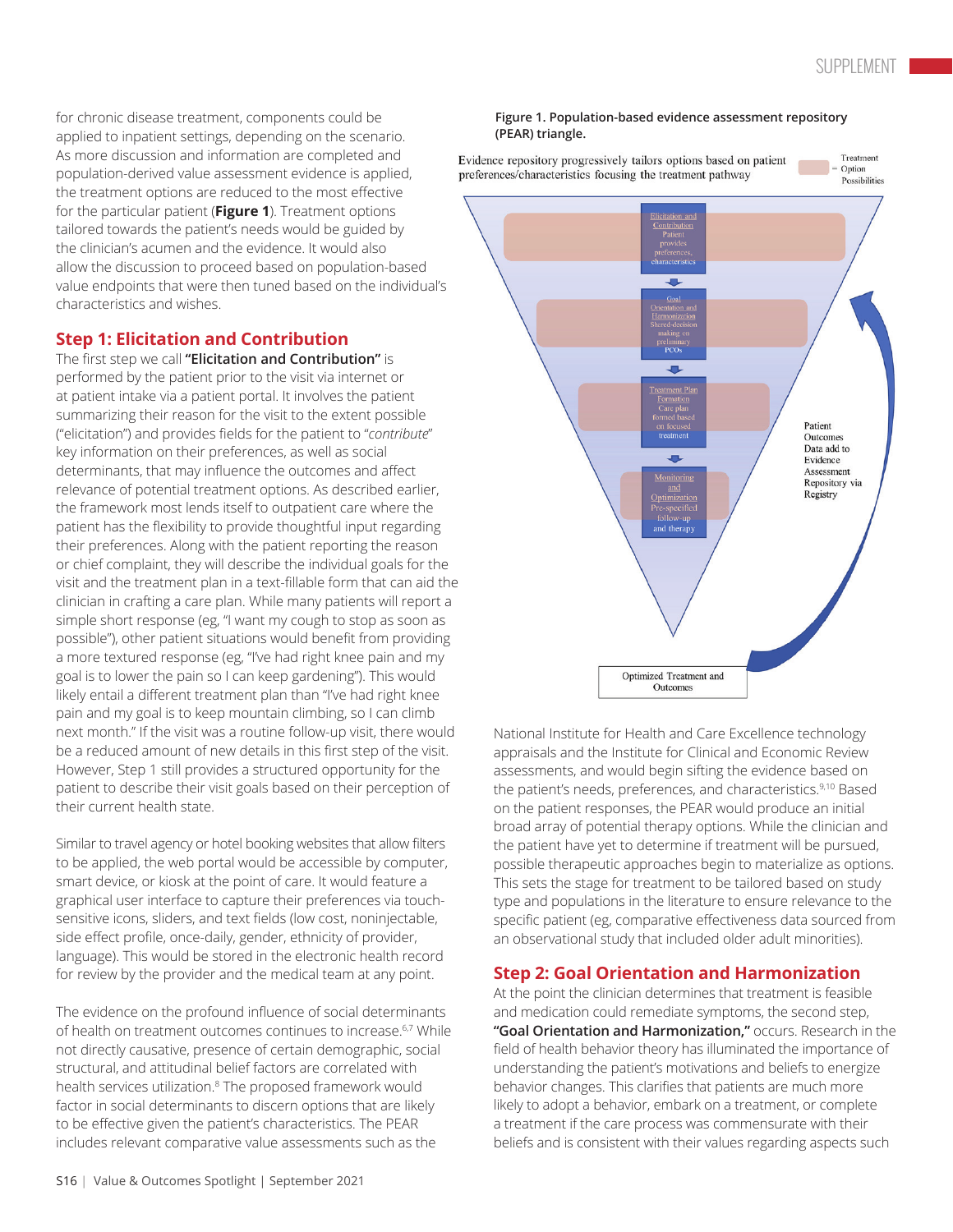as cost, convenience, pain, and embarrassment. The objective is to "meet the patients where they are" to activate participation and performance in their own care.<sup>11</sup>

The second step involves the intentional process of determining the patient's goals of treatment via discussion with the clinician to map to the patient-centered outcomes that are salient ("orientation"). The clinician would be supported by the PEAR to elucidate the patient-centered outcomes that are most likely to be achieved. This would foster the shared decision making needed to finalize the goals of the current care plan ("harmonization"). Incorporating the patient's preferences and honoring the patient's background would distill goals based on his or her priorities that were supported by evidence. The PEAR has again focused the relevant therapy options based on the goal selection.

### Assuring the patient that it is a "safe space" for them to express their concerns, needs, and beliefs is fundamental to success.

Discussing with the patient what they would like to achieve also demands level-setting on what is reasonably attainable. For example, if a patient seeks treatment after a hip fracture hospitalization and the bone-mineral density scan reveals the patient is severely osteoporotic based on a t-score of -2.5, it would be unrealistic for the patient to target a normal bonemineral density within 1 month. The PEAR would provide outcomes information that offers an array of potential outcomes based on the patient's characteristics and evaluation that would show the horizon of possible patient-centered outcomes and the comparative-effectiveness research studies that inform the patient and clinician on what the expected benefit could be and the uncertainty around that estimate.

This would be displayed to the clinician on the screen of a tablet or the computer in the consultation area directly from the electronic health record. The patient and the clinician would walk through the displayed outcomes from the PEAR. This would show the outcomes achieved from the possible treatments textured by the study population and type of study.

#### **Step 3: Treatment Plan Formation**

The third step is **"Treatment Plan Formation."** Clinical studies are increasingly focusing on reducing medication use via trial and error approaches towards evidence-driven prescribing.12,13 To reduce uncertainty, the evidence repository would display options with the probability of success, based on the patient-centered outcomes goals laid out in Step 2 that incorporate patient preferences and characteristics elicited in Step 1. This would distill a rational pathway of initial treatments and alternative medications. This would clarify treatment options relevant to the specific patient. The evidence repository would also make clear difficulties around dosing,

administration challenges (eg, need for storage upright and shaking prior to injection), and delivery complexities (eg, risk evaluation and mitigation programs, specialty pharmacy dispensing, required monitoring) that should be considered. For example, a patient with diabetes interested in reducing her hemoglobin A1C (HgbA1c) would be able to view a display of the potential medication categories that would provide their relative effectiveness averaged by group. This would allow comparison for GLP-1 agonists compared to oral DPP-4 inhibitors. Clicking on the categories would then show the within-group medications compared to each other. Medication such as a GLP-1 agonist would display its relative improvement in achieving HgbA1c compared to others within the category. The options would be perpetually filtered and reappraised based on patient preferences gleaned through the steps of the framework including benefit, patient ability to pay, complexity in administration, or dosing time. In terms of the value-based assessments, those could also be tailored based on patient preference. If the patient was only interested in medications that had demonstrated a mortality benefit, the evidence dossier would reduce to those studies and the affiliated medications. This would work similar to moving from different forest plots in a meta-analysis from the aggregated point estimate to the subgroup estimate. While the options would be prefiltered based on the information entered during Elicitation and Contribution, the system is flexible such that patient and provider could always modify the information as the discussion ensued with the PEAR responding by modifying the options.

#### **Step 4: Monitoring and Optimization**

The fourth step is **"Monitoring and Optimization."** Many patients require more than 1 medication to achieve chronic disease control (eg, hypertension, diabetes) with these doses titrated to achieve maximum efficacy. "Monitoring" involves deliberate planning for follow-up based on the evidence. Effectively the treatment plan follows a longitudinal model of continuous improvement based on the follow-up findings. For example, if the treatment plan for a patient involves use of an antidepressant for improvement in depression based on improvement on the Hamilton Depression Rating Scale, then a formalized plan for follow-up visits would be scheduled based on the data regarding when the medication effect would be stabilized.14 The follow-up visit would also occur based on additional evidence including pharmacokinetic studies that inform best approaches to titrate the dose for improved effect or mitigation of side effects. As monitoring proceeds, the clinician is informed by the evidence assessment repository on data-driven steps to adjust the treatment to yield highest probability of achieving the patient-centered outcomes ("optimization").

#### **Patient-Centered Outcomes Experience Feeds Into a Patient Registry**

The systematic longitudinal care plan guided by the evidence also provides a mechanism for the patient data to contribute to registry data that will add to evidence base. The prespecified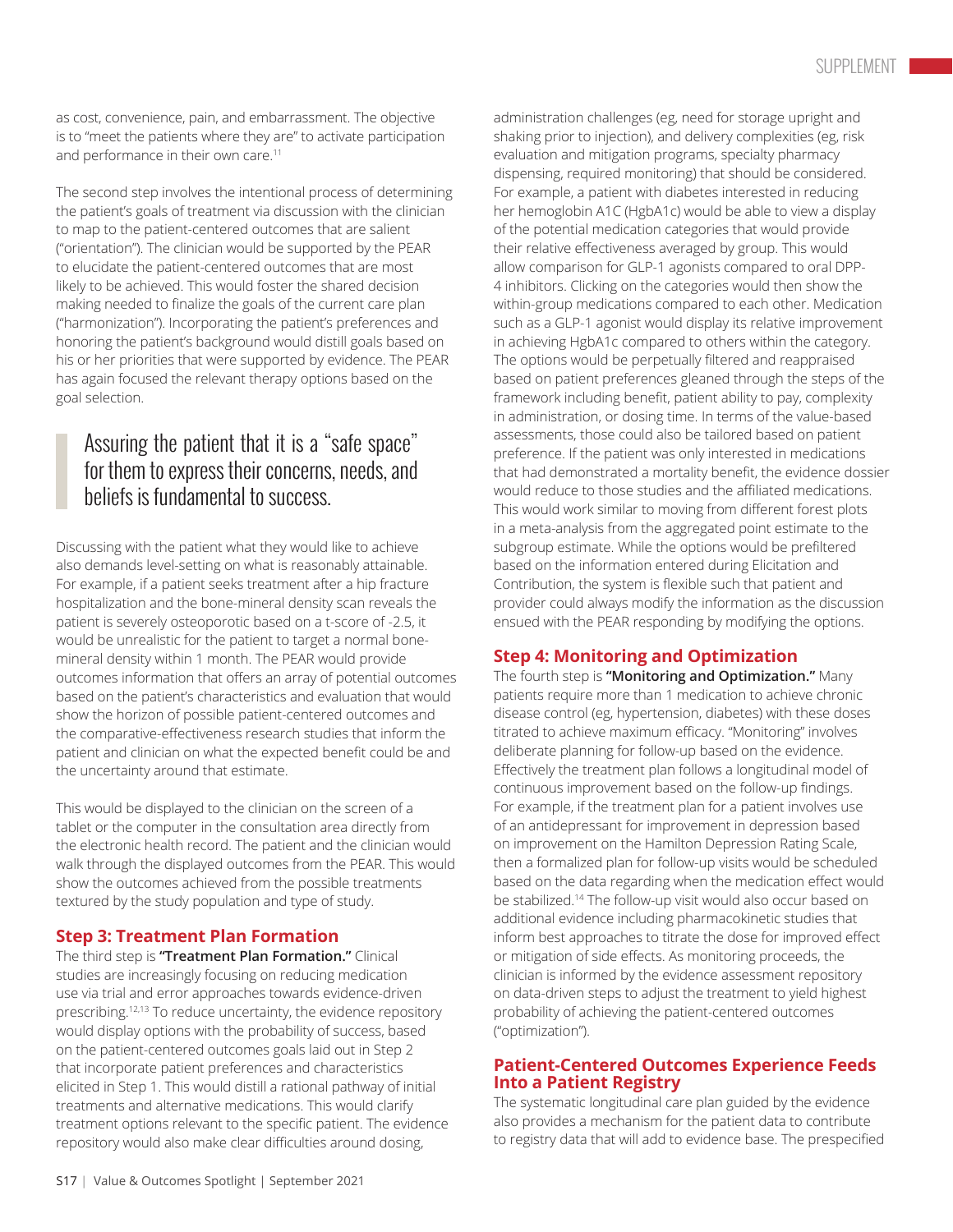measurement of the evidence-driven decisions and the resulting outcomes will contribute to a patient registry. This allows the framework to not only optimize care at the patient level, but also contribute to the real-world data population. This registry could then serve as a data set for studies that will contribute estimates in the PEAR at a later point. The framework not only leads to improved care for the patient receiving care but will also be harnessed to improve the quality of the real-world data.

#### **Right Sizing the Program**

Not all care settings will have the resources to accomplish all facets of the model described. Hence, evaluation will be needed of the capabilities of the clinical setting to evaluate the patient and their preferences. If care is provided at a small, rural clinic, a scaled-down application of the model would be performed. Elicitation and contribution could still be completed at or before intake. However, internet broadband capabilities may limit the ability to fully utilize the PEAR for goal orientation and harmonization. Even in this circumstance, treatment plan formation can apply the information garnered from the Elicitation and Contribution steps based on smart phone-based medication applications that detail FDA-approved outcomes. Monitoring and optimization would proceed by less technologically intensive operations. Simple discussion and mapping out of the follow-up visits, predicated on times when effect would be reached, would still allow for titration to proceed in an organized manner. Without the aid of the full populationbased evidence assessment repository to guide this process based on the relevant evidence, the process is expected to involve more "trial and error" to achieve optimal medication and dose. However, consistently applying the process will facilitate improvement as technology or capacity improves in availability for clinics that are currently under resourced.

#### **Deploying the Program**

Training of clinicians would be an important first step to ensure understanding of the goal to wholly incorporate patient

preferences in the process of selection of goals and treatment decisions. The model involves perpetual review of the data at each step to reshape the care plan. This refines the treatment plan based on the particular needs and wishes of the patient. A medication that is efficacious for treating high blood pressure but is associated with frequent urination in a patient who has difficulty ambulating to a bathroom on a different floor of the house would not be a wise treatment option. Ensuring that clinicians understand the overall motivation and fully appreciate the benefits from the patient perspective will be an important component of ensuring the framework functions as intended.

Incentivizing patients to participate in this new process will be achieved by clearly messaging the goal to provide better care that meets their specific needs. There will also be a diversity in patient motivation to participate in this novel care experience. Patients may be resistant, at first, to this process of eliciting their preferences, beliefs, and characteristics. Assuring the patient that it is a "safe space" for them to express their concerns, needs, and beliefs is fundamental to success.

The framework will require computational infrastructure to support the PEAR and clinician training on how to operationalize the system. Support from health information technology organizations will be a necessary component both prior to deployment and after.

#### **Conclusion**

We see this stepwise, evidence-driven, patient-centered model as the evolution of precision medicine in which therapeutic treatment is tailored beyond tissue or receptor types to therapy based on the patients' preferences, characteristics, and their complete health state. While initial training and infrastructure are the tradeoff, the net gains in terms of improved outcomes, empathetic care, patient engagement, and operationalization of rapidly growing population-based data would easily offset the investment. **•**

#### *References*

1. Institute of Medicine. *Crossing the Quality Chasm: A New Health System for the 21st Century*. 2001. Washington, DC: The National Academies Press. [https://doi.org/10.17226/10027](https://www.nap.edu/catalog/10027/crossing-the-quality-chasm-a-new-health-system-for-the).

2. Rathert C, Wyrwich MD, Boren SA. Patient-centered care and outcomes: a systematic review of the literature. *Med Care Res Rev*. 2013;70(4):351-379. [doi:10.1177/1077558712465774](https://pubmed.ncbi.nlm.nih.gov/23169897/).

3. Chilvers C, Dewey M, Fielding K, et al. Antidepressant drugs and generic counselling for treatment of major depression in primary care: randomised trial with patient preference arms. *BMJ*. 2001;322(7289):772. [doi:10.1136/bmj.322.7289.772](https://www.bmj.com/content/322/7289/772).

4. National Academies of Sciences, Engineering, and Medicine. *Examining the Impact of Real-World Evidence on Medical Product Development: Proceedings of a Workshop Series*. 2019. Washington, DC: The National Academies Press. [https://doi.org/10.17226/25352](https://www.nap.edu/catalog/25352/examining-the-impact-of-real-world-evidence-on-medical-product-development).

5. Ting DSW, Carin L, Dzau V, Wong TY. Digital technology and COVID-19. *Nat Med*. 2020;26(4):459-461. [doi:10.1038/s41591-020-0824-5](https://pubmed.ncbi.nlm.nih.gov/32284618/).

6. Walker RJ, Gebregziabher M, Martin-Harris B, Egede LE. Independent effects of socioeconomic and psychological social determinants of health on self-care and outcomes in type 2 diabetes. *Gen Hosp Psychiatry*. 2014;36(6):662-668. [doi:10.1016/j.genhosppsych.2014.06.011.](https://pubmed.ncbi.nlm.nih.gov/25103544/)

7. Quiñones AR, Talavera GA, Castañeda SF, Saha S. Interventions that reach into communities—promising directions for reducing racial and ethnic disparities in healthcare. *J Racial Ethn Health Disparities*. 2015;2(3):336-340. [doi:10.1007/s40615-014-0078-3](https://pubmed.ncbi.nlm.nih.gov/26413456/).

8. Andersen R, Newman JF. Societal and individual determinants of medical care utilization in the United States. *Milbank Q*. 2005;83(4):Online only. [doi:10.1111/j.1468-0009.2005.00428.x](https://onlinelibrary.wiley.com/doi/full/10.1111/j.1468-0009.2005.00428.x).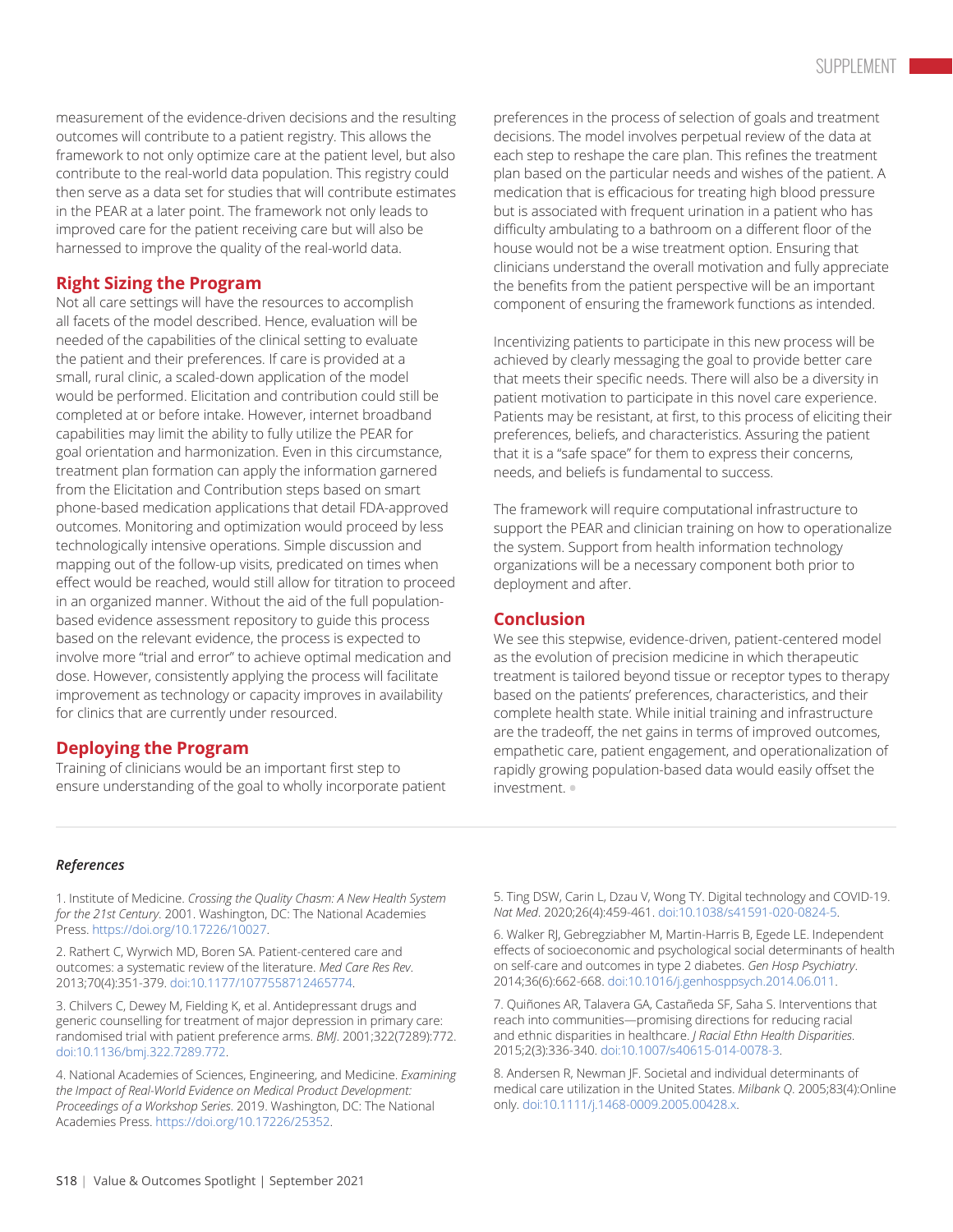9. Pearson SD, Rawlins MD. Quality, innovation, and value for money: NICE and the British National Health Service. *JAMA*. 2005;294(20):2618- 2622. [doi:10.1001/jama.294.20.2618](https://pubmed.ncbi.nlm.nih.gov/16304076/).

10. Pearson SD. The ICER value framework: integrating cost effectiveness and affordability in the assessment of health care value. *Value Health*. 2018;21(3):258-265. [doi:10.1016/j.jval.2017.12.017](https://pubmed.ncbi.nlm.nih.gov/29566831/).

11. Rosenstock IM. Historical origins of the health belief model. *Health Educ Monogr*. 1974;2(4):328-335. [doi:10.1177/109019817400200403](https://journals.sagepub.com/doi/10.1177/109019817400200403).

12. Arango C, Kapur S, Kahn RS. Going beyond "trial-and-error" in psychiatric treatments: OPTiMiSE-ing the treatment of first episode of schizophrenia. *Schizophr Bull*. 2015;41(3):546-548. [doi:10.1093/schbul/](https://pubmed.ncbi.nlm.nih.gov/25864201/) [sbv026.](https://pubmed.ncbi.nlm.nih.gov/25864201/)

13. Leucht S, Winter-van Rossum I, Heres S, et al. The optimization of treatment and management of schizophrenia in Europe (OPTiMiSE) trial: rationale for its methodology and a review of the effectiveness of switching antipsychotics. *Schizophr Bull*. 2015;41(3):549-558. [doi:10.1093/](https://academic.oup.com/schizophreniabulletin/article/41/3/549/2375119) [schbul/sbv019.](https://academic.oup.com/schizophreniabulletin/article/41/3/549/2375119)

14. Hamilton M. A rating scale for depression. *J Neurol Neurosurg Psychiatry*. 1960;23(1):56-62. [doi:10.1136/jnnp.23.1.56](https://pubmed.ncbi.nlm.nih.gov/14399272/).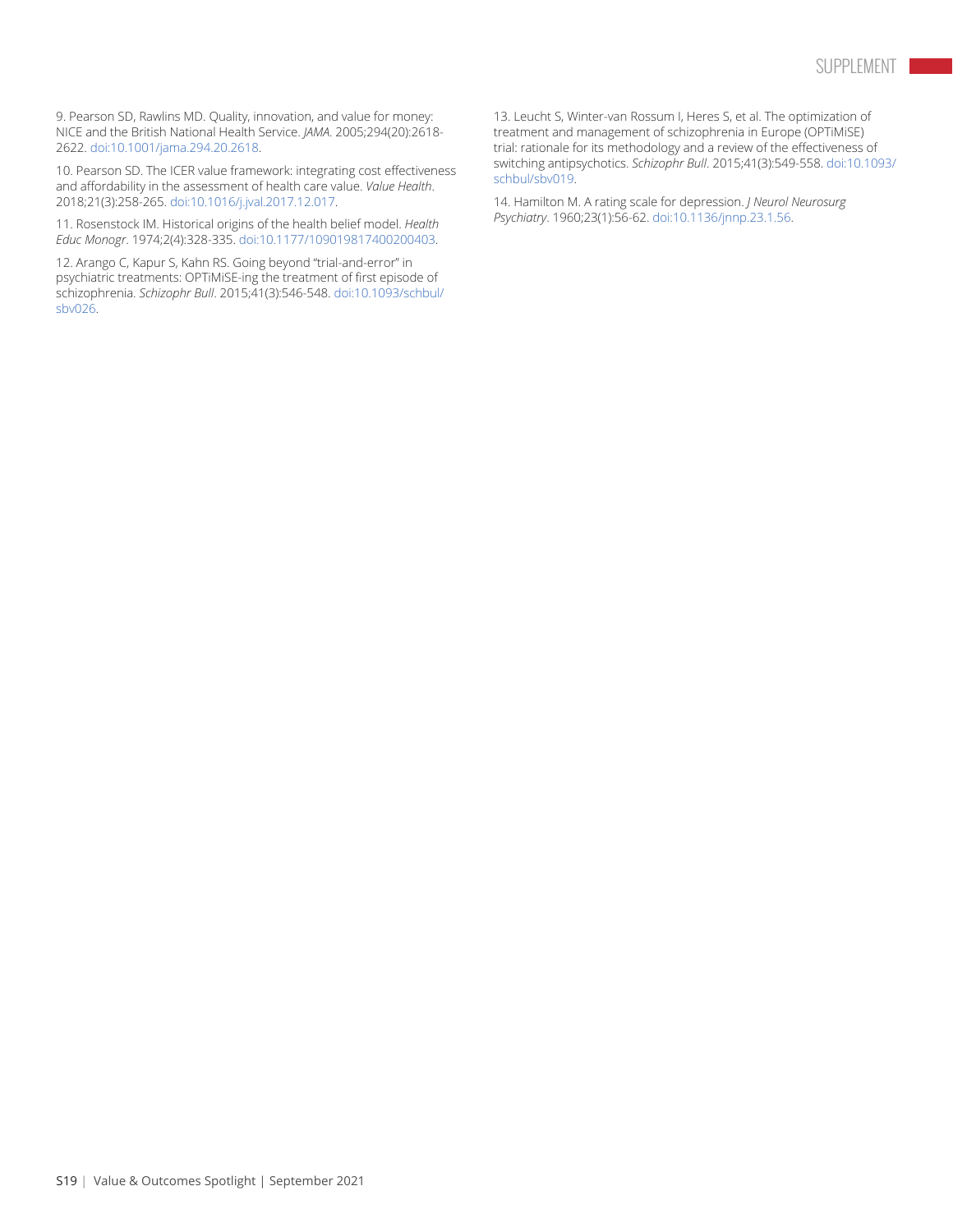# **Coproduction in Learning Healthcare Systems Is the Key to Unlocking True Healthcare Value**

**Brandy E. Fureman, PhD**; **Kathleen M. Farrell, MB BCh BAO**; **Alison Kukla, MPH**; **Jeffrey Buchhalter, MD, PhD**; Epilepsy Foundation, Bowie, MD USA

#### SUMMARY

In the Epilepsy Learning Healthcare System, people with epilepsy and their care partners, community organizations, clinicians, researchers, and health system leaders work together. They design, implement, and share the results of collaborative research and quality improvement efforts, leading to better health outcomes and increased quality, experience, and value in care. In this article, the Epilepsy Learning Healthcare System demonstrates how coproduction can dramatically accelerate the ability to generate new knowledge and put it into practice from its work in planning the creation, validation, and implementation of a health-related quality of *life for rare epilepsy populations.*

#### **What Is True Healthcare Value?**

Value in healthcare has been defined as "quality of care ÷ costs," with several components of quality that include clinical outcomes and the patient experience. Perhaps the important question about this definition is, "who determines what is an important outcome?" If the decision doesn't incorporate the perspectives of the person with the condition and their care partners (if needed) into criteria for outcomes, the value equation fails to protect the interests of the most vulnerable of stakeholders in the healthcare complex: the patient.

Patient-centered care has emerged as a dominant care philosophy placing the patient and family at the center of all decisions. Traditional healthcare models relied on the expertise of physicians to make appropriate decisions about diagnosis and treatment of their patients. "Shared decision making" is a means of incorporating patient preference and is an improvement towards patient-centered care. However, a limitation of the typical model is that shared decision making occurs at the treatment decision and doesn't incorporate patient input into which outcomes are prioritized.

Likewise, the value-based approach to care has not yet incorporated "patient-centered" outcomes. In large part, the elements of the value equation are currently payer focused rather than patient focused. Incorporating patient preferences and priorities into the selection of outcome measures—both in clinical trials and in real-world evaluations of care—will better align the value equation with the philosophy of patient-centered care.1

#### **How Can Patient Preferences and Priorities Be Integrated Into the Development and Delivery of Improved Care?**

The answer to this question is "coproduction." Coproduction is a process of working together among people with epilepsy, care partners, healthcare providers, and community service providers to design a health system that optimizes the health outcomes that are most important to the affected person, in addition to

recognizing the resources required. Coproduction means being involved in decision making about which outcomes are to be improved. Coproduction ensures the patient will have options presented that are most relevant from their perspective.

An example of meaningful coproduction comes from our experience in designing a learning healthcare system for people with the epilepsies. In 2019, the Epilepsy Foundation worked with multiple partners to launch the Epilepsy Learning Healthcare System (ELHS) to improve the quality of care and outcomes for people of all ages diagnosed with one of the epilepsies. Learning healthcare systems ensure that clinical care, science, informatics, incentives, and culture are aligned for continuous improvement, innovation, and research.2

### A limitation of the typical model is that shared decision making occurs at the treatment decision and doesn't incorporate patient input into which outcomes are prioritized.

The epilepsies affect 1.2% of the population. $^{\text{3}}$  Arriving at the correct epilepsy diagnosis is sometimes a complex process, often requiring extensive history, electroencephalogram monitoring, neuroimaging, and other diagnostic testing. Most forms of epilepsy require long-term follow-up and expensive treatments. Adverse effects of therapy are common and impair quality of life (QoL). Epilepsy is associated with high rates of comorbidities (eg, depression, anxiety, cognitive deficits) and excess premature mortality (eg, accidents, sudden unexpected death in epilepsy, suicide). Health disparities in epilepsy outcomes have been identified, driven in part by social determinants of health.4 Direct costs (medications, testing, emergency room visits, hospitalizations) and indirect costs (under/unemployment, lost productivity of patients, and caregivers) are high.<sup>5</sup> Despite the clear negative impact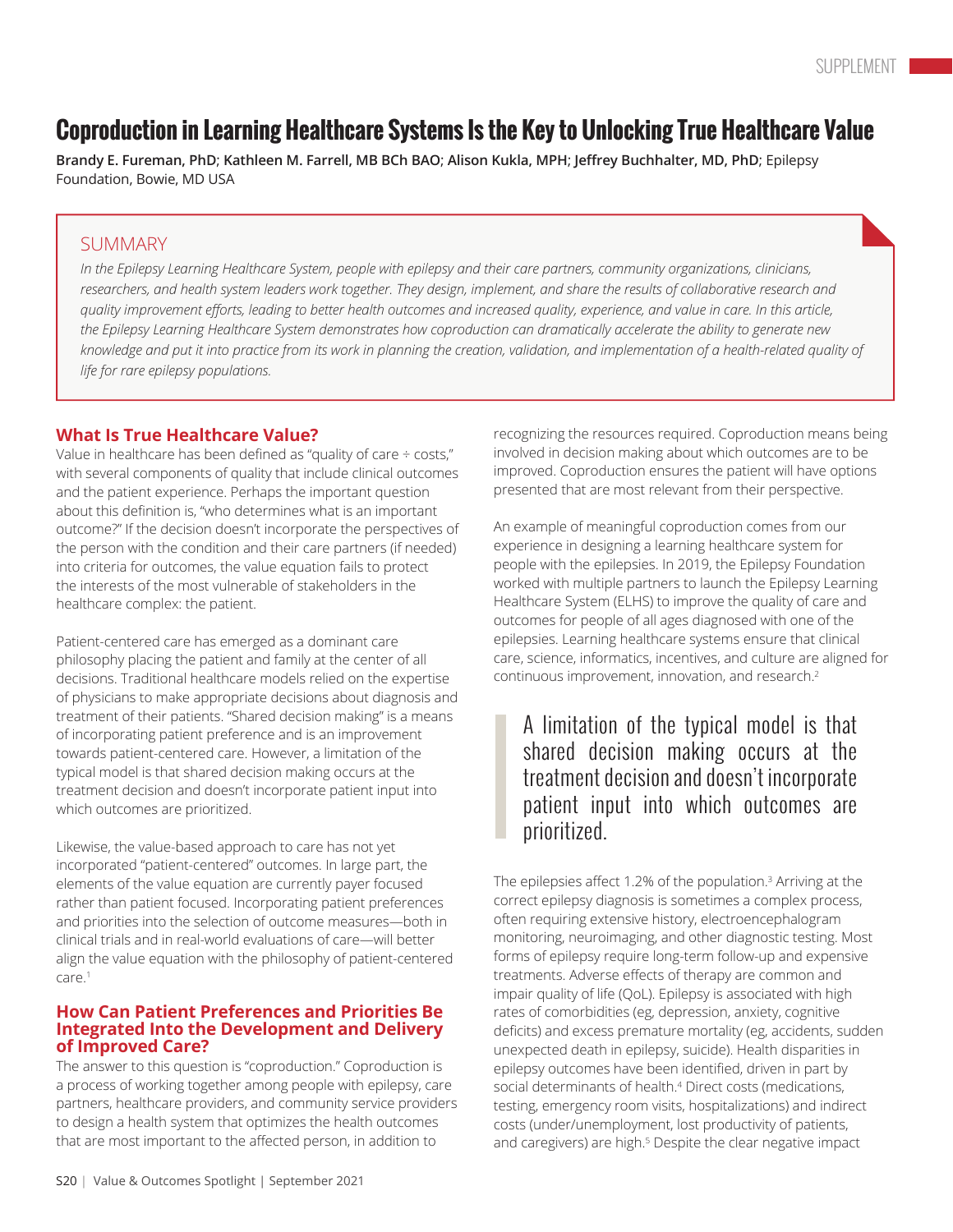of epilepsy on both QoL and health costs, few studies have addressed the value of epilepsy care, especially studies with purposeful inclusion of patient perspectives on value. In treatment trials for the epilepsies, the primary clinical outcome measure is nearly always a measure of seizure control,<sup>2-6</sup> operationalized as a 50% responder rate (eg, the percent of participants who had a 50% or more reduction in seizure frequency). Reductions in seizure frequency of this size have been traditionally accepted as a clinically meaningful difference in outcome, regardless of the specific population for the indication. However, rare epilepsies are characterized by much more frequent seizures, in which a 50% reduction in seizures could be of limited clinical significance. Counting seizures provides a quantitative measure of an intervention's impact, which is a critical consideration for regulatory approval.

However, while seizures are the defining feature of the epilepsies, the broad spectrum of developmental impacts, QoL, comorbid conditions, and adverse effects of treatment are cited by patient and family partners (PFPs) as much as, or more important than, the number of seizures remaining.<sup>6,7</sup> For example, extensive international consultation with patients with Dravet syndrome and their caregivers has found that across cultures, families and patients have identified seizures as an important outcome, but view as equal impacts of the condition the effects on motor skills, expressive and receptive communication, learning, attention, emotional well-being, community functioning, daily activities, and sleep.8,9 Similar themes have been reported by parents of children with other severe early life epilepsies.<sup>6</sup> Measures of seizure frequency or severity alone do not capture the totality of experience for children or families living with the rare epilepsies. Clearly, evaluations of value in epilepsy must go beyond the number of seizures to incorporate more global measures of functional impact that are meaningful to patients.

#### **Integrating Patient-Centered Outcomes in ELHS**

In ELHS, we seek to coproduce the improvement objectives with patient and family partners who represent the diverse spectrum of people affected by the epilepsies. The unanimous message from PFPs was that measures of QoL were equally or more important than seizure frequency, which had been the measure prioritized by clinicians and researchers earlier in the process. Without this coproduction process, ELHS would have failed to appropriately prioritize an outcome that mattered as much as seizure control from the view of patients and families.

In addition, we needed to identify reliable methods to measure QoL for everyone in our diverse population. Existing validated QoL scales, such as the PROMIS measures and the epilepsyspecific Quality of Life in Epilepsy–10 (QOLIE-10), can be employed with neurotypical adults and adolescents, and the Epilepsy-PedsQL can be used with neurotypical children (or children and adults who are severely developmentally delayed, as often occurs in many rare epilepsy syndromes); however, there are no validated scales that appropriately measure QoL.

The QOLIE-10 was developed to serve as a brief survey of healthrelated QoL (HRQoL) for adults with epilepsy. Ten questions are completed by the person who has epilepsy. The QOLIE-10 covers general and epilepsy-specific domains grouped into (1) epilepsy effects (memory, physical effects, and mental effects of medication), (2) mental health (energy, depression, overall QoL), and (3) role functioning (seizure worry, work, driving, social limits).<sup>10</sup> The QOLIE-10 can be completed by a patient and reviewed by the physician within the timeframe of a visit. The scoring rubric allows for different weights to be attributed to different domains according to the patient's individual prioritization of those domains.

For neurotypical children, youth, and young adults (2-25 years), the PedsQL-Epilepsy Module provides a validated measure of HRQoL that can be used in the clinic. The PedsQL Epilepsy Module is a 29-item measure with 5 subscales (ie, impact, cognitive, sleep, executive functioning, and mood/behavior) with parallel child and caregiver reports.11 However, the development and validation samples for the PedsQL Epilepsy Module included only a small portion of individuals with rare epilepsies and intellectual disability, precluding differentiation of items and subgroup analyses for intellectual disability.

### Coproduction is the answer to the question, "how do we unlock true value in healthcare?"

For children and adults who are severely developmentally delayed, we are actively collaborating with international experts in OoL in relation to intellectual disability<sup>12</sup> and epilepsy<sup>11</sup> to develop and validate such a HRQoL scale for this most vulnerable population. This will be the first measure that can be used across the developmental spectrum (from 2-40 years of age) with parallel self- and caregiver proxy reports for patients with rare or severe epilepsies. The need for a caregiver report is especially important when children are too young or cognitively unable to complete measures, and for older individuals who are unable to complete questionnaires. We will use a coproduction approach across ELHS, rare epilepsy patient organizations (collectively known as the Rare Epilepsy Network), and industry partners and regulators (members of the Research Roundtable in Epilepsy) to collaboratively develop a PedsQL Rare Epilepsy Module. This innovative approach will require coordinated engagement and interaction between a consortium of every stakeholder group (ie, rare patients and families, rare epilepsy organizations, clinical trialists and healthcare providers, experts in outcome assessment, drug and device company sponsors, and regulators).

We will identify items for inclusion in a rare epilepsy HRQoL instrument by conducting extensive interviews with caregivers and affected individuals; confirm content validity using cognitive interviewing techniques and consulting with expert consortium members; and field test the HRQoL instrument with ~250 to 300